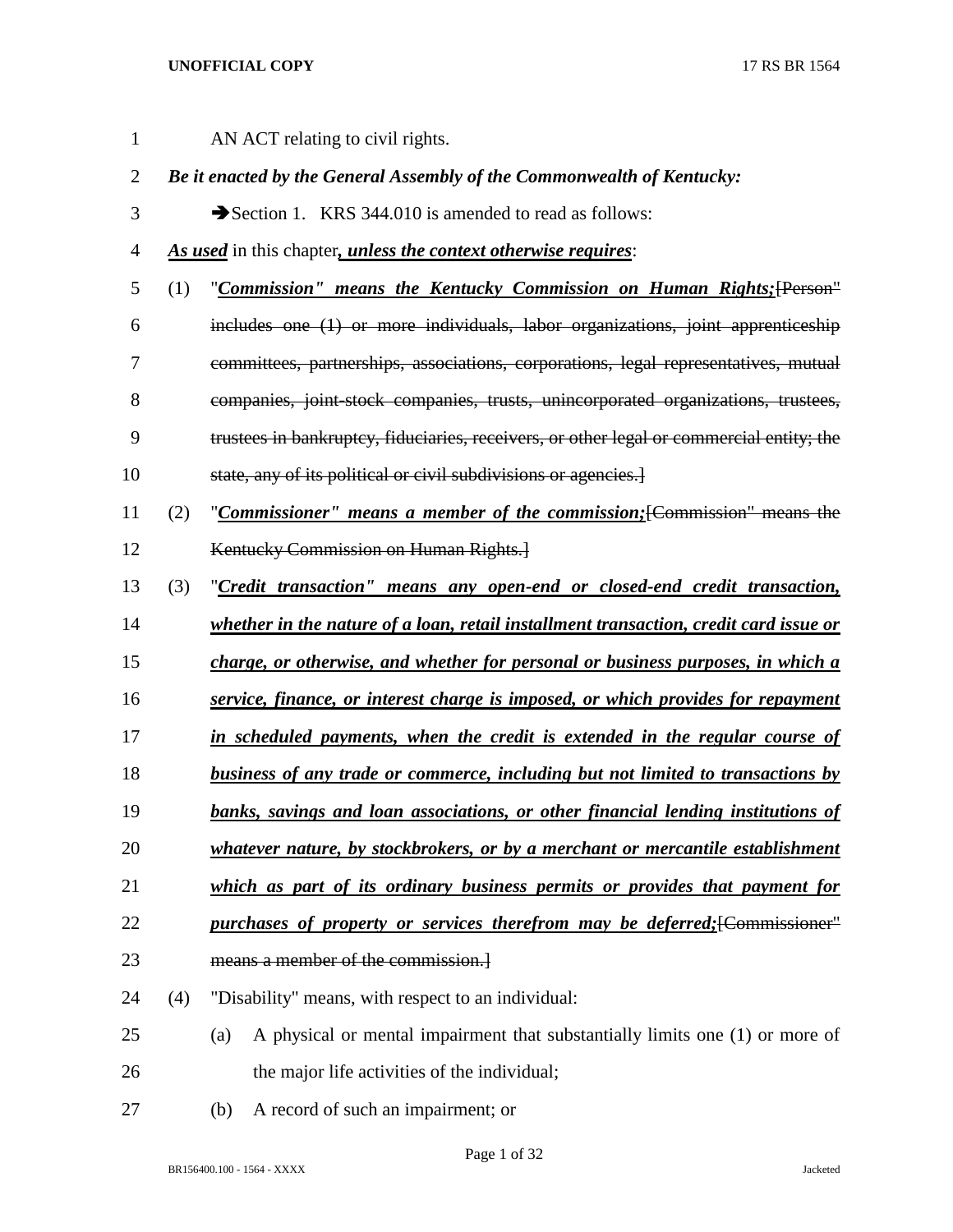| 1              |     | Being regarded as having such an impairment.<br>(c)                                                                        |  |  |  |  |  |
|----------------|-----|----------------------------------------------------------------------------------------------------------------------------|--|--|--|--|--|
| $\overline{2}$ |     | Persons with current or past controlled substances abuse or alcohol abuse problems                                         |  |  |  |  |  |
| 3              |     | and persons excluded from coverage by the Americans with Disabilities Act of                                               |  |  |  |  |  |
| $\overline{4}$ |     | 1990, Pub. L. No. $\left\{\left(\text{P.L.}\right)$ 101-336, as amended, $\left\{\right\}\right\}$ shall not be considered |  |  |  |  |  |
| 5              |     | <i>individuals with a disability</i> ; [excluded from this section.]                                                       |  |  |  |  |  |
| 6              | (5) | "Discrimination" means any direct or indirect act or practice of exclusion,                                                |  |  |  |  |  |
| $\tau$         |     | distinction, restriction, segregation, limitation, refusal, denial, or any other act or                                    |  |  |  |  |  |
| 8              |     | practice of differentiation or preference in the treatment of a person or persons, or                                      |  |  |  |  |  |
| 9              |     | the aiding, abetting, inciting, coercing, or compelling thereof made unlawful under                                        |  |  |  |  |  |
| 10             |     | this chapter; $\left\{ \cdot \right\}$                                                                                     |  |  |  |  |  |
| 11             | (6) | "Discriminatory housing practice" means an act that is unlawful under Section                                              |  |  |  |  |  |
| 12             |     | 18, 19, 20, 21, or 23 of this Act; [Real property" includes buildings, structures, real                                    |  |  |  |  |  |
| 13             |     | estate, lands, tenements, leaseholds, cooperatives, condominiums, and                                                      |  |  |  |  |  |
| 14             |     | hereditaments, corporeal and incorporeal, or any interest in the above.]                                                   |  |  |  |  |  |
| 15             | (7) | (a) "Familial status" means one $(1)$ or more individuals who have not attained                                            |  |  |  |  |  |
| 16             |     | the age of eighteen (18) years and are domiciled with:                                                                     |  |  |  |  |  |
| 17             |     | A parent or another person having legal custody of the individual or<br>1.                                                 |  |  |  |  |  |
| 18             |     | individuals; or                                                                                                            |  |  |  |  |  |
| 19             |     | The designee of a parent or other person having custody, with the<br><u>2.</u>                                             |  |  |  |  |  |
| 20             |     | written permission of the parent or other person.                                                                          |  |  |  |  |  |
| 21             |     | (b)<br>The protection afforded against discrimination on the basis of familial                                             |  |  |  |  |  |
| 22             |     | status shall apply to any person who is pregnant or is in the process of                                                   |  |  |  |  |  |
| 23             |     | securing legal custody of any individual who has not attained the age of                                                   |  |  |  |  |  |
| 24             |     | eighteen (18) years; ["Housing accommodations" includes improved and                                                       |  |  |  |  |  |
| 25             |     | unimproved property and means any building, structure, lot or portion thereof,                                             |  |  |  |  |  |
| 26             |     | which is used or occupied, or is intended, arranged, or designed to be used or                                             |  |  |  |  |  |
| 27             |     | occupied as the home or residence of one (1) or more families, and any vacant                                              |  |  |  |  |  |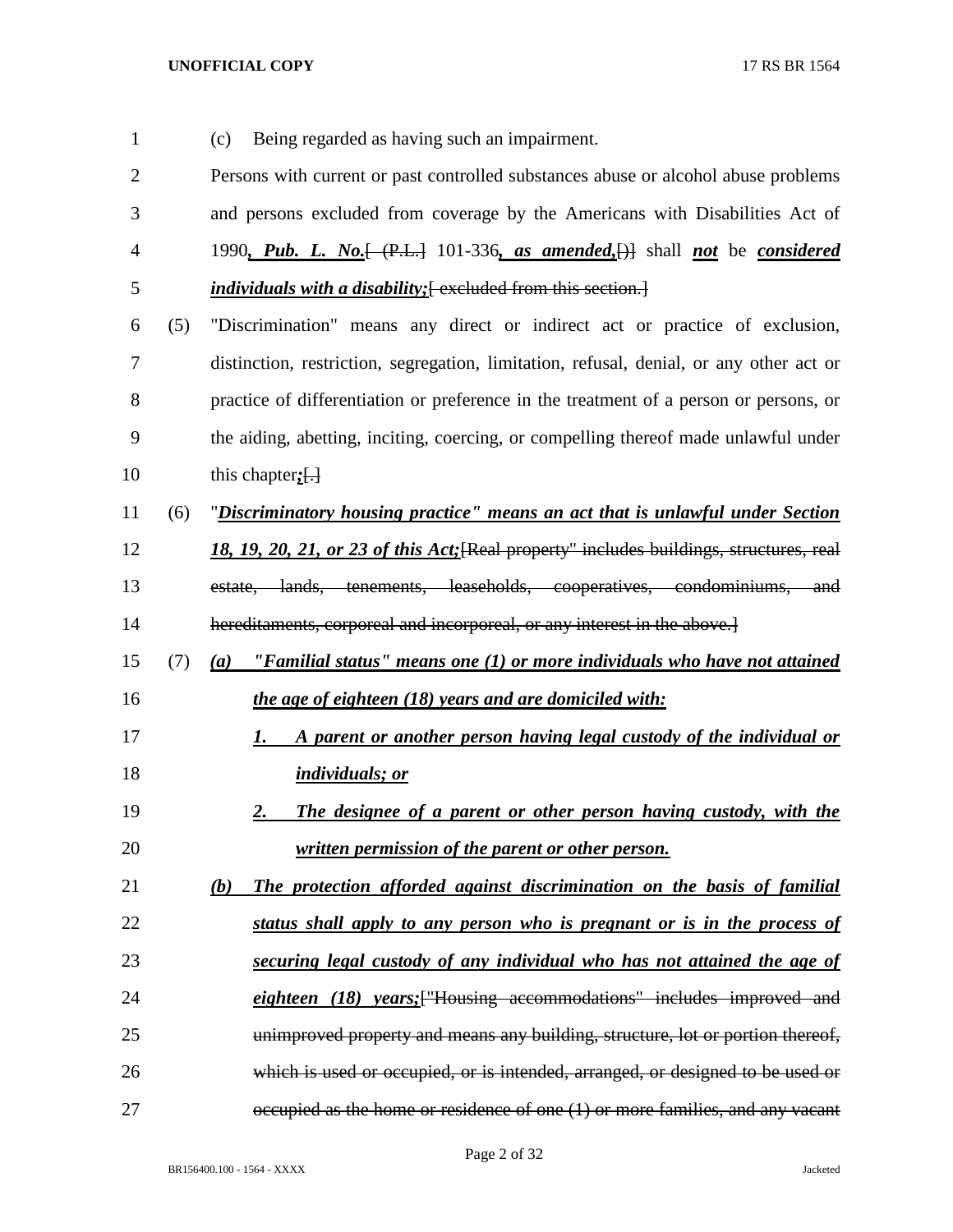| 1  |     | land which is offered for sale or lease for the construction or location thereon            |
|----|-----|---------------------------------------------------------------------------------------------|
| 2  |     | of any such building or structure.]                                                         |
| 3  | (8) | " <i>Family" includes a single individual</i> ; [Real estate operator" means any individual |
| 4  |     | or combination of individuals, labor organizations, joint apprenticeship committees,        |
| 5  |     | partnerships, associations, corporations, legal representatives, mutual companies,          |
| 6  |     | joint stock companies, trusts, unincorporated organizations, trustees in bankruptcy,        |
| 7  |     | receivers, or other legal or commercial entity, the county, or any of its agencies, that    |
| 8  |     | is engaged in the business of selling, purchasing, exchanging, renting, or leasing          |
| 9  |     | real estate, or the improvements thereon, including options, or that derives income,        |
| 10 |     | in whole or in part, from the sale, purchase, exchange, rental, or lease of real estate;    |
| 11 |     | or an individual employed by or acting on behalf of any of these.]                          |
| 12 | (9) | "Financial institution" means bank, banking organization, mortgage company,                 |
| 13 |     | insurance company, or other lender to whom application is made for financial                |
| 14 |     | assistance for the purchase, lease, acquisition, construction, rehabilitation,              |
| 15 |     | repair, maintenance, or improvement of real property, or an individual employed             |
| 16 |     | by or acting on behalf of any of these; [Real estate broker" or "real estate salesman"      |
| 17 |     | means any individual, whether licensed or not, who, on behalf of others, for a fee,         |
| 18 |     | commission, salary, or other valuable consideration, or who with the intention or           |
| 19 |     | expectation of receiving or collecting the same, lists, sells, purchases, exchanges,        |
| 20 |     | rents, or leases real estate, or the improvements thereon, including options, or who        |
| 21 |     | negotiates or attempts to negotiate on behalf of others such an activity; or who            |
| 22 |     | advertises or holds himself out as engaged in these activities; or who negotiates or        |
| 23 |     | attempts to negotiate on behalf of others a loan secured by mortgage or other               |
| 24 |     | encumbrance upon a transfer of real estate, or who is engaged in the business of            |
| 25 |     | charging an advance fee or contracting for collection of a fee in connection with a         |
| 26 |     | contract whereby he undertakes to promote the sale, purchase, exchange, rental, or          |
| 27 |     | lease of real estate through its listing in a publication issued primarily for this         |

Page 3 of 32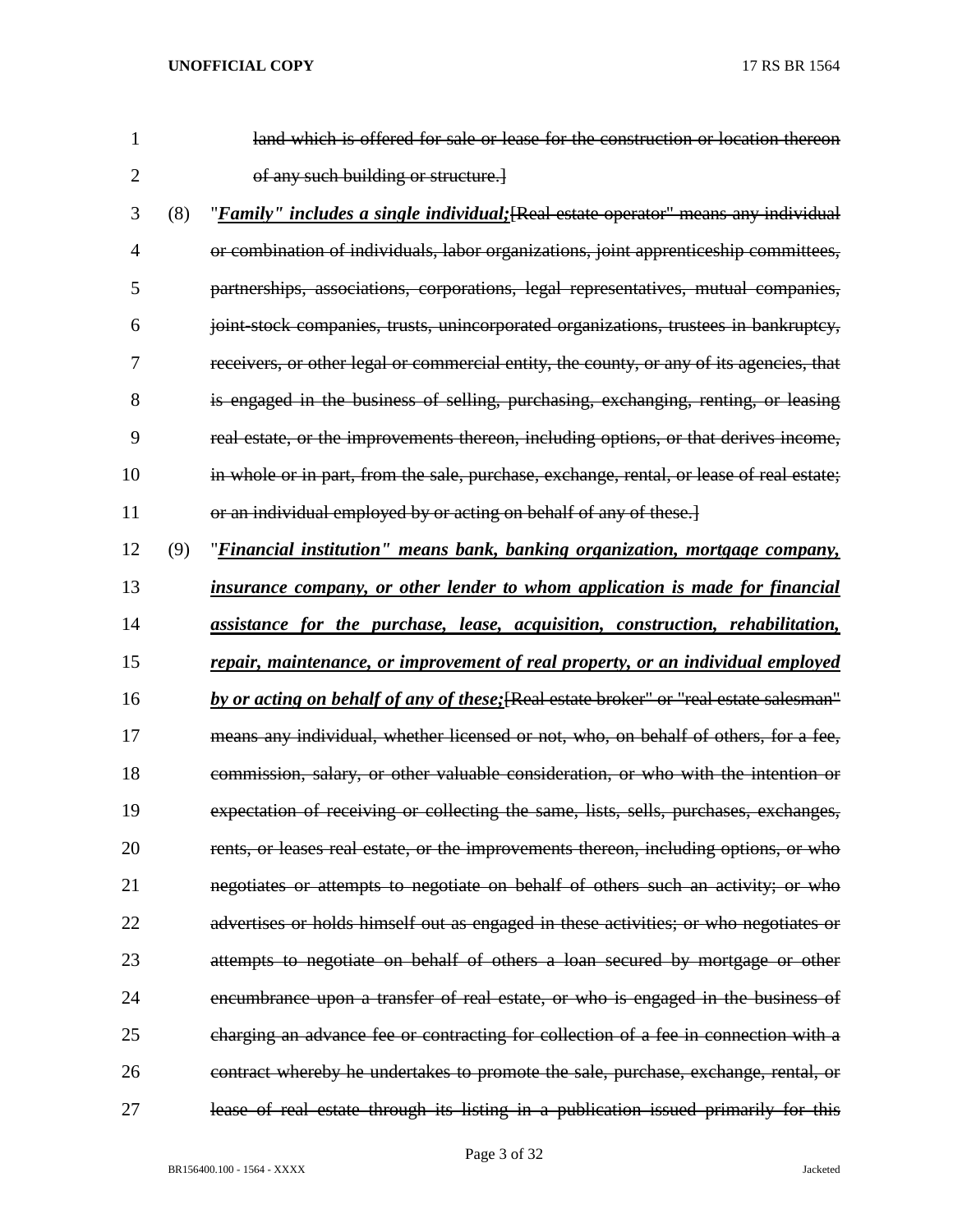| 1              |      | purpose; or any person employed by or acting on behalf of any of these.                     |  |  |
|----------------|------|---------------------------------------------------------------------------------------------|--|--|
| $\overline{2}$ | (10) | "Gender identity" means having or being perceived as having a gender identity or            |  |  |
| 3              |      | expression, whether or not traditionally associated with the sex assigned to that           |  |  |
| $\overline{4}$ |      | <i>person at birth</i> ; [Financial institution" means bank, banking organization, mortgage |  |  |
| 5              |      | company, insurance company, or other lender to whom application is made for                 |  |  |
| 6              |      | financial assistance for the purchase, lease, acquisition, construction, rehabilitation,    |  |  |
| 7              |      | repair, maintenance, or improvement of real property, or an individual employed by          |  |  |
| 8              |      | or acting on behalf of any of these.                                                        |  |  |
| 9              |      | (11) "Housing accommodations" includes improved and unimproved property and                 |  |  |
| 10             |      | means any building, structure, lot, or portion thereof which is used or occupied,           |  |  |
| 11             |      | or is intended, arranged, or designed to be used or occupied, as the home or                |  |  |
| 12             |      | residence of one (1) or more families, and any vacant land which is offered for             |  |  |
| 13             |      | sale or lease for the construction or location thereon of any such building or              |  |  |
| 14             |      | structure;                                                                                  |  |  |
| 15             |      | $(12)$ "Licensing agency" means any public or private organization which has as one $(1)$   |  |  |
| 16             |      | of its duties the issuing of licenses or the setting of standards which an individual       |  |  |
| 17             |      | must hold or must meet as a condition to practicing a particular trade or profession        |  |  |
| 18             |      | or to obtaining certain employment within <i>this Commonwealth</i> [the state] or as a      |  |  |
| 19             |      | condition to competing effectively with an individual who does hold a license or            |  |  |
| 20             |      | meet the standards:[-]                                                                      |  |  |
| 21             |      | [(12) "Credit transaction" shall mean any open or closed end credit transaction whether in  |  |  |
| 22             |      | the nature of a loan, retail installment transaction, credit card issue or charge, or       |  |  |
| 23             |      | otherwise, and whether for personal or for business purposes, in which a service,           |  |  |
| 24             |      | finance, or interest charge is imposed, or which provides for repayment in scheduled        |  |  |
| 25             |      | payments, when such credit is extended in the course of the regular course of any           |  |  |
|                |      |                                                                                             |  |  |

loan associations, or other financial lending institutions of whatever nature, stock

Page 4 of 32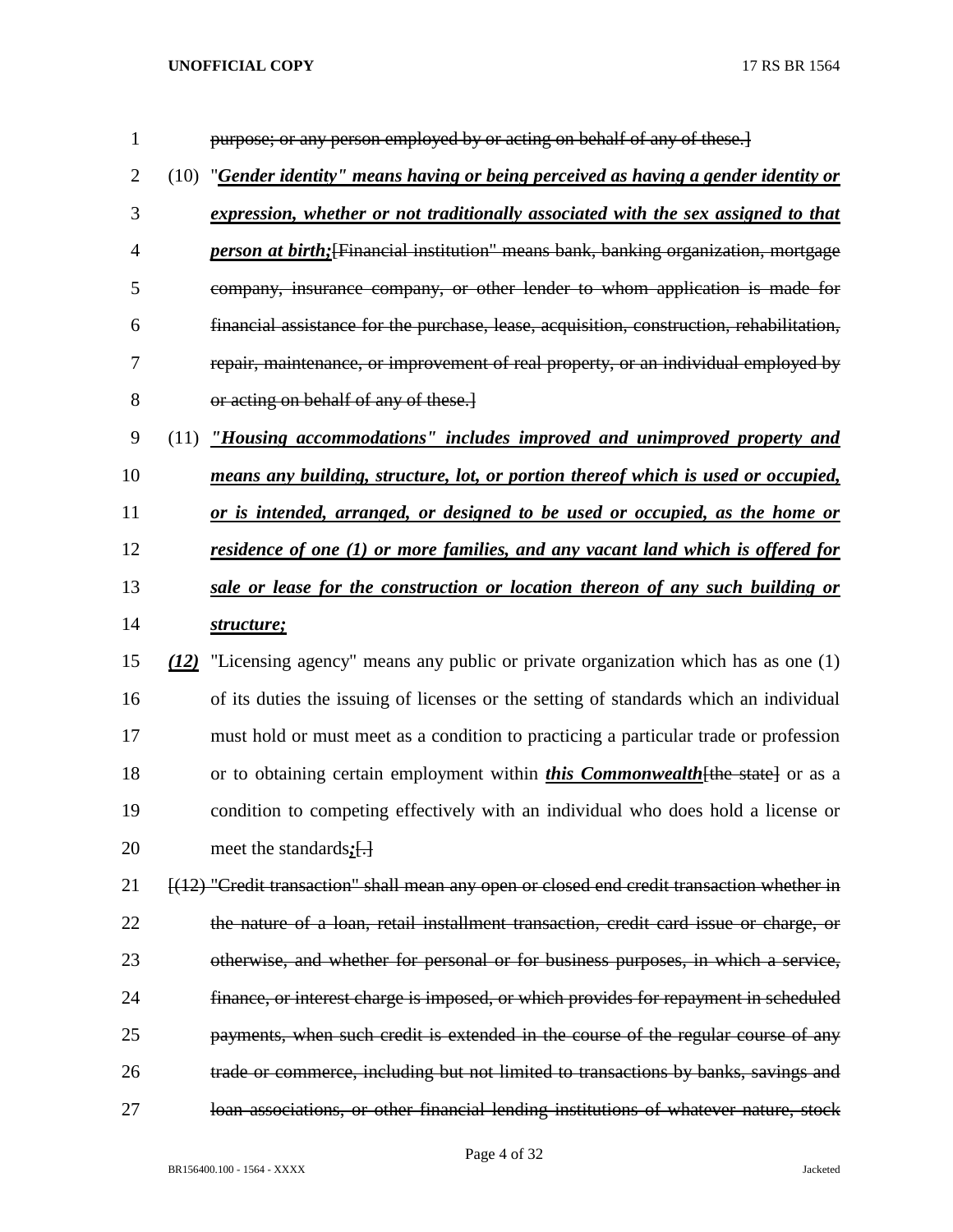| $\mathbf{1}$   | brokers, or by a merchant or mercantile establishment which as part of its ordinary      |
|----------------|------------------------------------------------------------------------------------------|
| $\overline{2}$ | business permits or provides that payment for purchases of property or services          |
| 3              | therefrom may be deferred.                                                               |
| $\overline{4}$ | (13) "Local commission" means a local human rights commission created pursuant           |
| 5              | to Section 17 of this Act;                                                               |
| 6              | (14) "Person" includes one (1) or more individuals, labor organizations, joint           |
| 7              | apprenticeship committees, partnerships, associations, corporations, legal               |
| 8              | representatives, mutual companies, joint stock companies, limited liability              |
| 9              | companies, trusts, unincorporated organizations, trustees, trustees in bankruptcy,       |
| 10             | fiduciaries, receivers, or other legal or commercial entity, or the Commonwealth         |
| 11             | or any of its political or civil subdivisions or agencies; ["To rent" means to lease, to |
| 12             | sublease, to let, or otherwise to grant for a consideration the right to occupy          |
| 13             | premises not owned by the occupant.                                                      |
| 14             | $(15)$ [ $(14)$ ] "Real estate broker" or "real estate salesman" means any individual,   |
| 15             | whether licensed or not, who:                                                            |
| 16             | On behalf of others, for a fee, commission, salary, or other valuable<br>(a)             |
| 17             | consideration, or who with the intention or expectation of receiving or                  |
| 18             | collecting the same, lists, sells, purchases, exchanges, rents, or leases real           |
| 19             | estate, or the improvements thereon, including options;                                  |
| 20             | Negotiates or attempts to negotiate on behalf of others an activity described<br>(b)     |
| 21             | <i>in paragraph (a) of this subsection;</i>                                              |
| 22             | Advertises or holds himself or herself out as engaged in activities described<br>(c)     |
| 23             | <i>in paragraph (a) of this subsection;</i>                                              |
| 24             | Negotiates or attempts to negotiate on behalf of others a loan secured by<br>(d)         |
| 25             | mortgage or other encumbrance upon a transfer of real estate;                            |
| 26             | Is engaged in the business of charging an advance fee or contracting for<br>(e)          |
| 27             | collection of a fee in connection with a contract whereby he or she                      |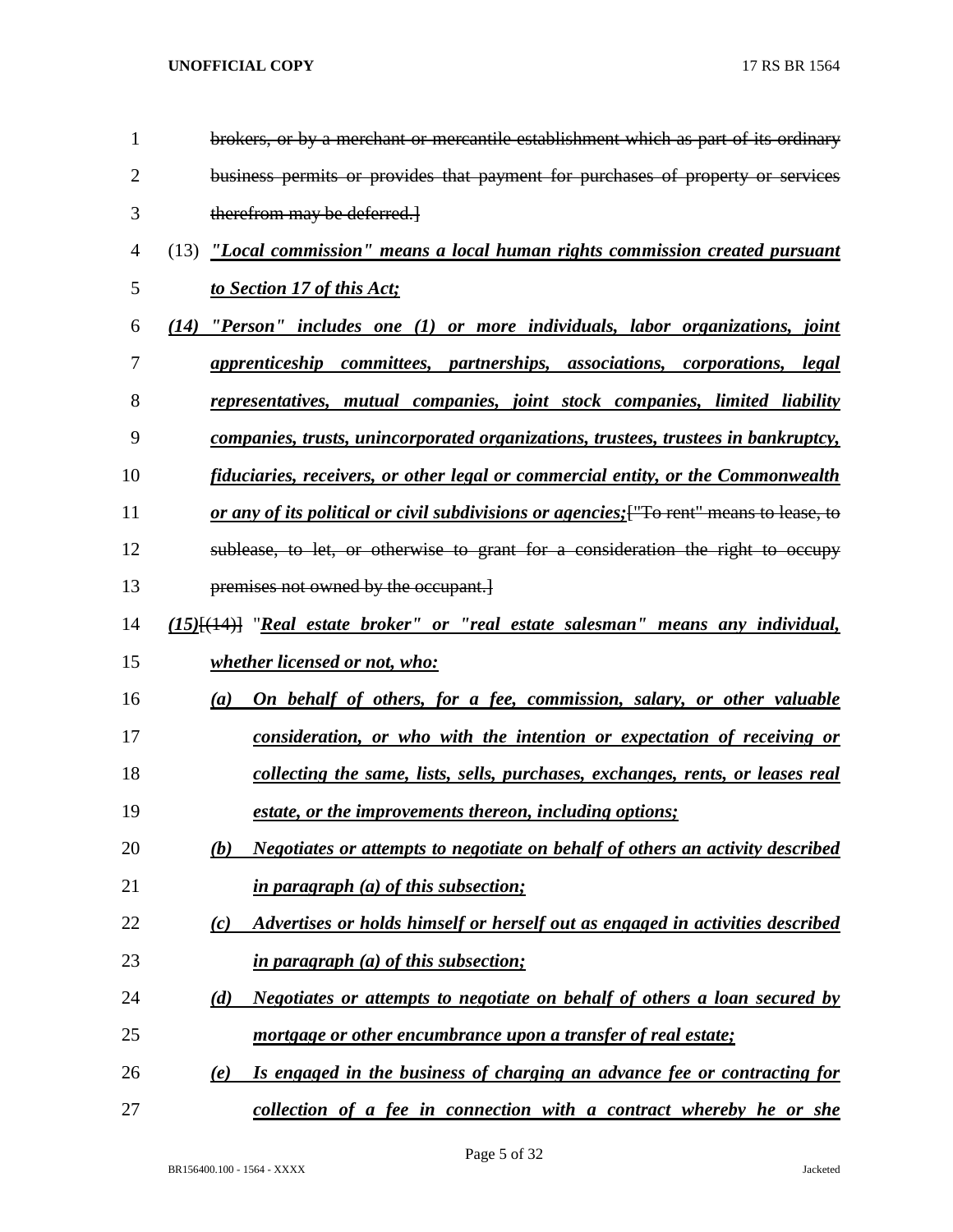| $\mathbf{1}$ |          | undertakes to promote the sale, purchase, exchange, rental, or lease of real       |  |  |  |
|--------------|----------|------------------------------------------------------------------------------------|--|--|--|
| 2            |          | estate through its listing in a publication issued primarily for this purpose;     |  |  |  |
| 3            |          | $\mathbf{\underline{\mathit{or}}}$                                                 |  |  |  |
| 4            | (f)      | Is employed by or acting on behalf of any person described in paragraphs           |  |  |  |
| 5            |          | (a) to (e) of this subsection; [Family" includes a single individual.]             |  |  |  |
| 6            |          | $(16)$ [ $(15)$ $(a)$ ] <i>"Real estate operator" means:</i>                       |  |  |  |
| 7            | (a)      | Any individual or combination of individuals, labor organizations, joint           |  |  |  |
| 8            |          | apprenticeship committees, partnerships, associations, corporations, legal         |  |  |  |
| 9            |          | <u>representatives, mutual companies, joint stock companies, limited liability</u> |  |  |  |
| 10           |          | <u>companies, trusts, unincorporated organizations, trustees in bankruptcy,</u>    |  |  |  |
| 11           |          | receivers, or other legal or commercial entities, the county, or any of its        |  |  |  |
| 12           |          | <u>agencies, that:</u>                                                             |  |  |  |
| 13           |          | Is engaged in the business of selling, purchasing, exchanging,<br>1.               |  |  |  |
| 14           |          | renting, or leasing real estate, or the improvements thereon, including            |  |  |  |
| 15           |          | <i>options; or</i>                                                                 |  |  |  |
| 16           |          | Derives income, in whole or in part, from the sale, purchase,<br>2.                |  |  |  |
| 17           |          | <u>exchange, rental, or lease of real estate; or</u>                               |  |  |  |
| 18           | (b)      | An individual employed by or acting on behalf of any individual or entity          |  |  |  |
| 19           |          | described in paragraph (a) of this subsection; Framilial status" means one         |  |  |  |
| 20           |          | (1) or more individuals who have not attained the age of eighteen (18) years       |  |  |  |
| 21           |          | and are domiciled with:                                                            |  |  |  |
| 22           |          | A parent or another person having legal custody of the individual or               |  |  |  |
| 23           |          | individuals; or                                                                    |  |  |  |
| 24           |          | The designee of a parent or other person having custody, with the                  |  |  |  |
| 25           |          | written permission of the parent or other person.                                  |  |  |  |
| 26           | $\Theta$ | The protection afforded against discrimination on the basis of familial status     |  |  |  |
| 27           |          | shall apply to any person who is pregnant or is in the process of securing legal   |  |  |  |

Page 6 of 32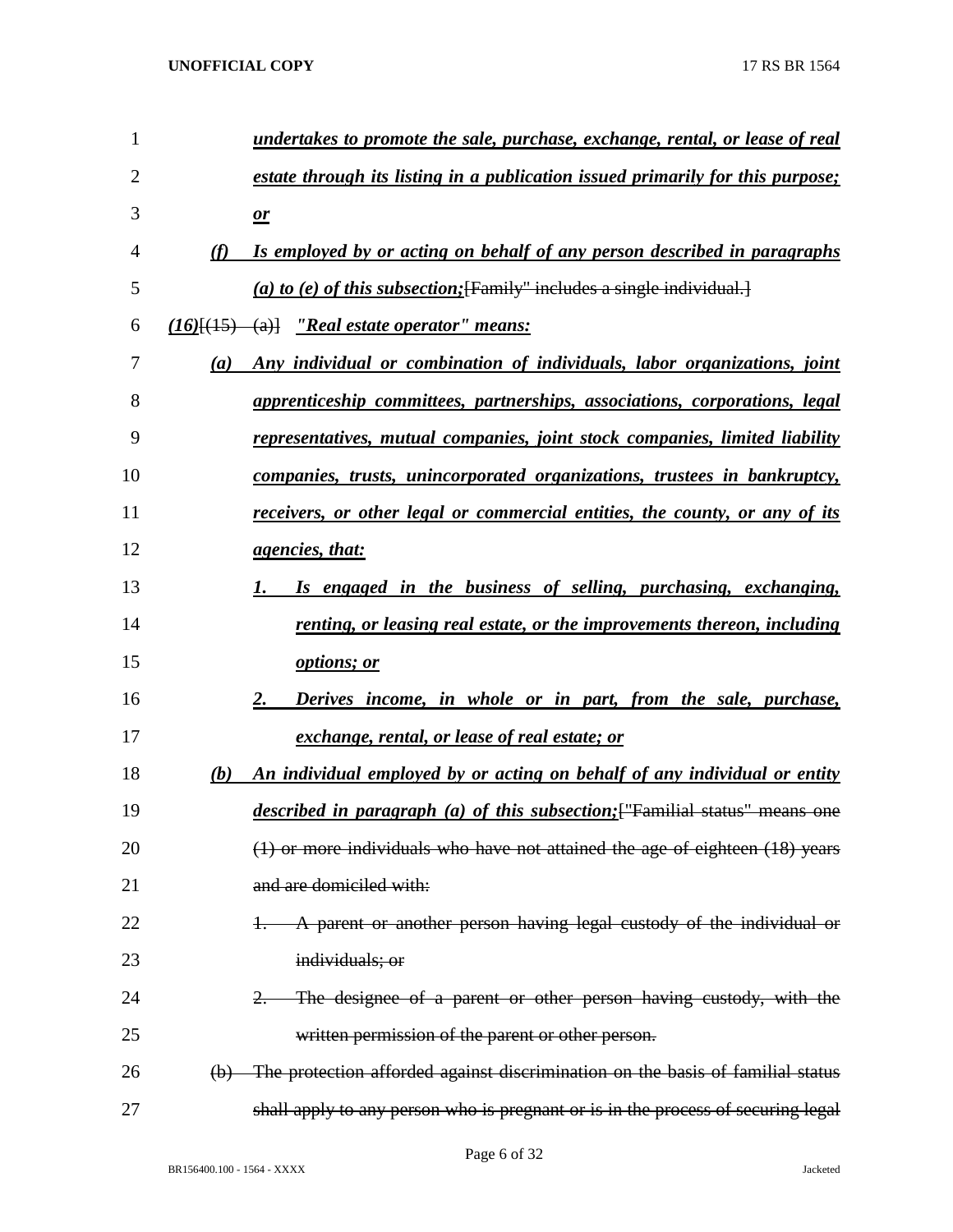| $\mathbf{1}$ | eustody of any individual who has not attained the age of eighteen (18) years.]                                  |
|--------------|------------------------------------------------------------------------------------------------------------------|
| 2            | (17)[(16)] "Real estate-related transaction" means:                                                              |
| 3            | The making or purchasing of loans or providing other financial assistance:<br>(a)                                |
| 4            | For purchasing, constructing, improving, repairing, or maintaining a<br>1.                                       |
| 5            | <b>housing accommodation; or</b>                                                                                 |
| 6            | <b>Secured by real estate; or</b><br>2.                                                                          |
| 7            | The selling, brokering, or appraising of real property, except that a person<br>(b)                              |
| 8            | engaged in the business of furnishing appraisals of real property may take                                       |
| 9            | into consideration factors other than race, color, religion, national origin,                                    |
| 10           | orientation, gender identity, disability,<br><i>sexual</i><br>familial<br>$\boldsymbol{or}$<br>sex,              |
| 11           | status; [Discriminatory housing practice" means an act that is unlawful under                                    |
| 12           | KRS 344.360, 344.367, 344.370, 344.380, or 344.680.                                                              |
| 13           | (18) "Real property" includes buildings, structures, real estate, lands, tenements,                              |
| 14           | <u>leaseholds, cooperatives, condominiums, and hereditaments, corporeal and</u>                                  |
| 15           | <i>incorporeal, or any interest in them;</i>                                                                     |
| 16           | "Sexual orientation" means an individual's actual or imputed heterosexuality,<br>(19)                            |
| 17           | homosexuality, or bisexuality; and                                                                               |
| 18           | (20) "To rent" means to lease, to sublease, to let, or otherwise to grant for a                                  |
| 19           | consideration the right to occupy premises not owned by the occupant.                                            |
| 20           | Section 2. KRS 344.020 is amended to read as follows:                                                            |
| 21           | (1)<br>The general purposes of this chapter are:                                                                 |
| 22           | To provide for execution within the <b>Commonwealth</b> [state] of the policies<br>(a)                           |
| 23           | embodied in the Federal Civil Rights Act of 1964, Pub. L. No. 88-352, as                                         |
| 24           | amended[ (78 Stat. 241), Title VIII of the Federal Civil Rights Act of 1968                                      |
| 25           | $(82 \text{ Stat. } 81)$ , the Fair Housing Act, <i>Pub. L. No. 90-284</i> , as amended $(42 \text{ rad. } 100)$ |
| 26           | U.S.C. 360)], the Federal Age Discrimination in Employment Act of 1967.                                          |
| 27           | <b>Pub. L.</b> No. $90-202$ , as amended $(81 \text{ Stat. } 602)$ , the Americans with                          |

Page 7 of 32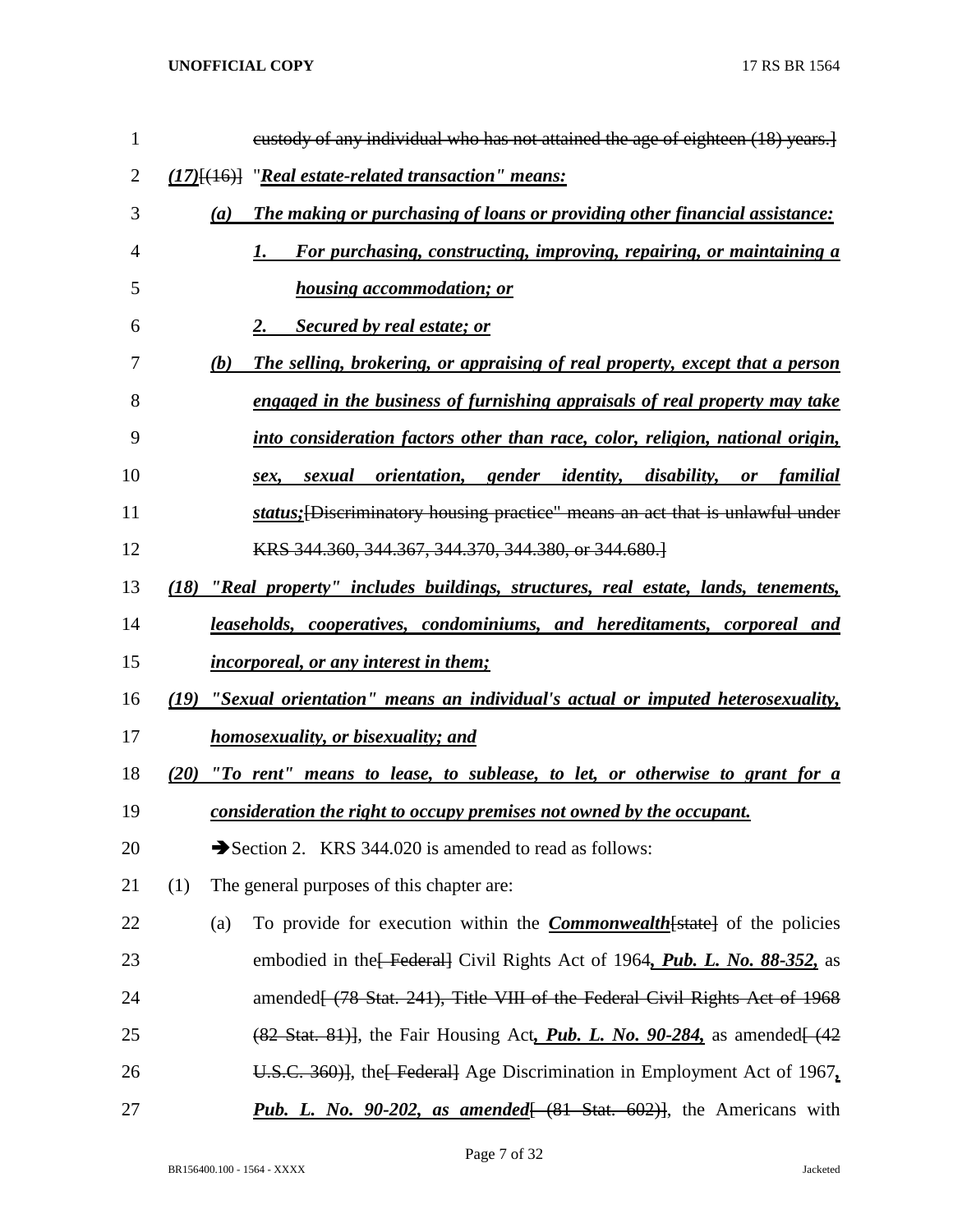- Disabilities Act of 1990*, Pub. L. No.*[ (P.L.] 101-336[)], *as amended,* and the Civil Rights Act of 1991*, Pub. L. No. 102-166,* as amended[ ( P.L. 102-166, amended by P.L. 102-392)];
- (b) To safeguard all individuals within the *Commonwealth*[state] from discrimination because of familial status, race, color, religion, national origin, sex, *sexual orientation, gender identity,* age forty (40) and over, or because of 7 the person's status as a qualified individual with a disability as defined inf 8 KRS 344.010 and KRS 344.030; thereby to protect their interest in personal dignity and freedom from humiliation, to make available to the *Commonwealth*[state] their full productive capacities, to secure the **Commonwealth** [state] against domestic strife and unrest which would menace its democratic institutions, to preserve the public safety, health, and general welfare, and to further the interest, rights, and privileges of individuals within the *Commonwealth*[state]; *and*
- (c) To establish as the policy of the Commonwealth the safeguarding of the rights of an individual selling or leasing his primary residence through private sale without the aid of any real estate operator, broker, or salesman and without 18 advertising or public display.
- (2) This chapter shall be construed to further the general purposes stated in this section and the special purposes of the particular provision involved.
- (3) Nothing in this chapter shall be construed as indicating an intent to exclude local laws on the same subject matter not inconsistent with this chapter.
- (4) Nothing contained in this chapter shall be deemed to repeal any other law of this *Commonwealth*[state] relating to discrimination because of familial status, race, color, religion, national origin, sex, *sexual orientation, gender identity,* age forty (40) and over, or because of the person's status as a qualified individual with a disability as defined in KRS 344.030.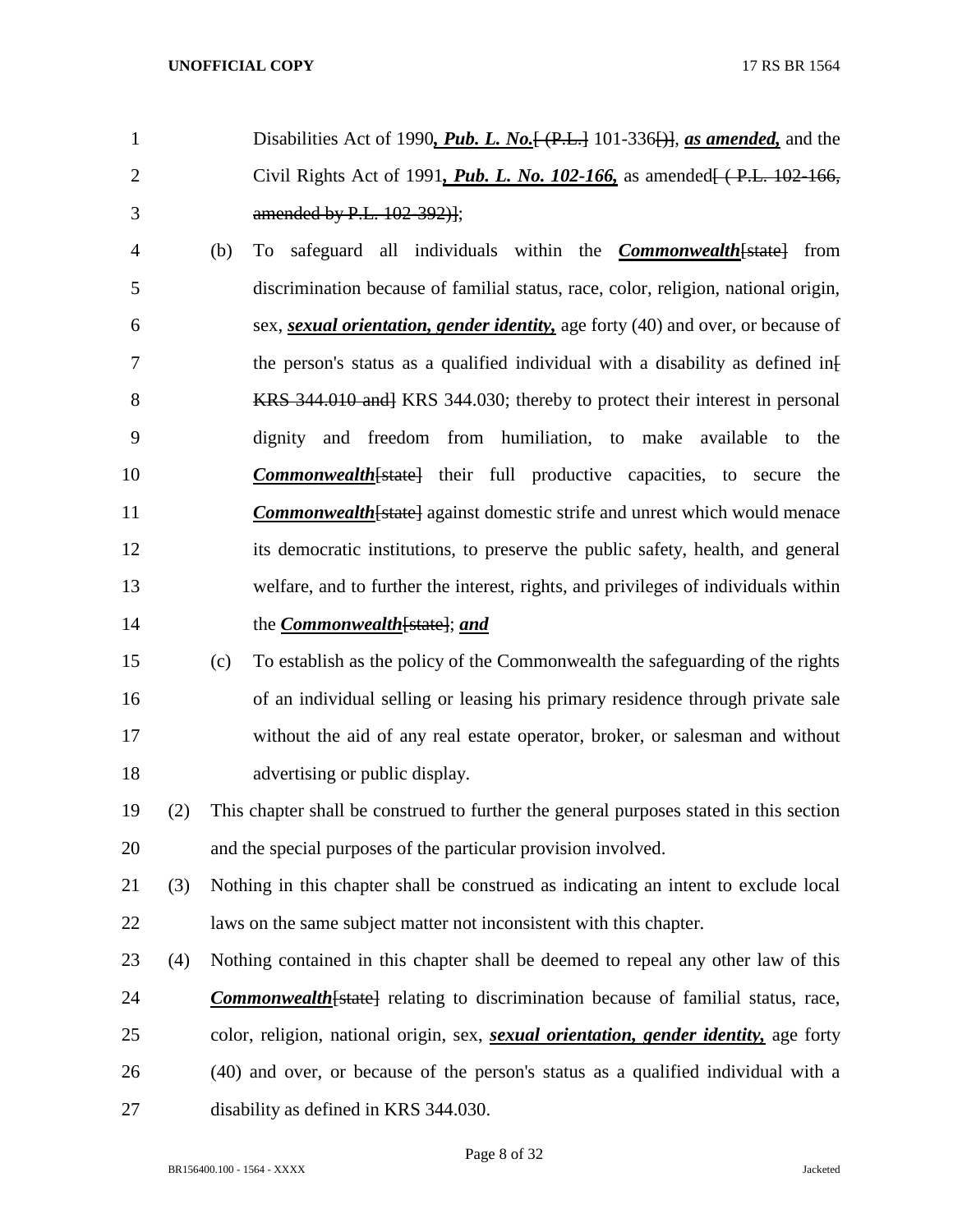| $\mathbf{1}$   |                                                                                   | Section 3. KRS 344.025 is amended to read as follows:                                             |  |  |  |  |  |
|----------------|-----------------------------------------------------------------------------------|---------------------------------------------------------------------------------------------------|--|--|--|--|--|
| $\overline{2}$ | No provision in KRS Chapter 18A shall be construed to preclude any classified or  |                                                                                                   |  |  |  |  |  |
| 3              |                                                                                   | unclassified state employee from appealing to the personnel board any action alleged to           |  |  |  |  |  |
| $\overline{4}$ |                                                                                   | be in violation of laws prohibiting discrimination based on <i>an individual's</i> [a person's    |  |  |  |  |  |
| 5              |                                                                                   | status as a qualified individual with a disability, ] sex, sexual orientation, gender identity,   |  |  |  |  |  |
| 6              |                                                                                   | age, religion, [-or] race, or national origin, or because the person is a qualified individual    |  |  |  |  |  |
| $\overline{7}$ |                                                                                   | with a disability as defined in KRS 344.030, in accordance with this chapter.                     |  |  |  |  |  |
| $8\,$          |                                                                                   | Section 4. KRS 344.040 is amended to read as follows:                                             |  |  |  |  |  |
| 9              | (1)                                                                               | It is an unlawful practice for an employer:                                                       |  |  |  |  |  |
| 10             | (a)                                                                               | To fail or refuse to hire, or to discharge any individual, or otherwise to                        |  |  |  |  |  |
| 11             |                                                                                   | discriminate against an individual with respect to compensation, terms,                           |  |  |  |  |  |
| 12             | conditions, or privileges of employment, because of the individual's race,        |                                                                                                   |  |  |  |  |  |
| 13             |                                                                                   | color, religion, national origin, sex, sexual orientation, gender identity, age                   |  |  |  |  |  |
| 14             | forty (40) and over, because the person is a qualified individual with a          |                                                                                                   |  |  |  |  |  |
| 15             | disability, or because the individual is a smoker or nonsmoker, as long as the    |                                                                                                   |  |  |  |  |  |
| 16             | <i>individual</i> {person} complies with any workplace policy concerning smoking; |                                                                                                   |  |  |  |  |  |
| 17             | (b)                                                                               | To limit, segregate, or classify employees in any way which would deprive or                      |  |  |  |  |  |
| 18             |                                                                                   | tend to deprive an individual of employment opportunities or otherwise                            |  |  |  |  |  |
| 19             |                                                                                   | adversely affect status as an employee, because of the individual's race, color,                  |  |  |  |  |  |
| 20             |                                                                                   | religion, national origin, sex, <i>sexual orientation</i> , <i>gender identity</i> , or age forty |  |  |  |  |  |
| 21             |                                                                                   | (40) and over, because the person is a qualified individual with a disability, or                 |  |  |  |  |  |
| 22             |                                                                                   | because the individual is a smoker or nonsmoker, as long as the                                   |  |  |  |  |  |
| 23             |                                                                                   | <i>individual</i> [person] complies with any workplace policy concerning smoking;                 |  |  |  |  |  |
| 24             |                                                                                   | <b>or</b>                                                                                         |  |  |  |  |  |
| 25             | (c)                                                                               | To require as a condition of employment that any employee or applicant for                        |  |  |  |  |  |
| 26             |                                                                                   | employment abstain from smoking or using tobacco products outside the                             |  |  |  |  |  |

course of employment, as long as the *individual*[person] complies with any

BR156400.100 - 1564 - XXXX Jacketed

Page 9 of 32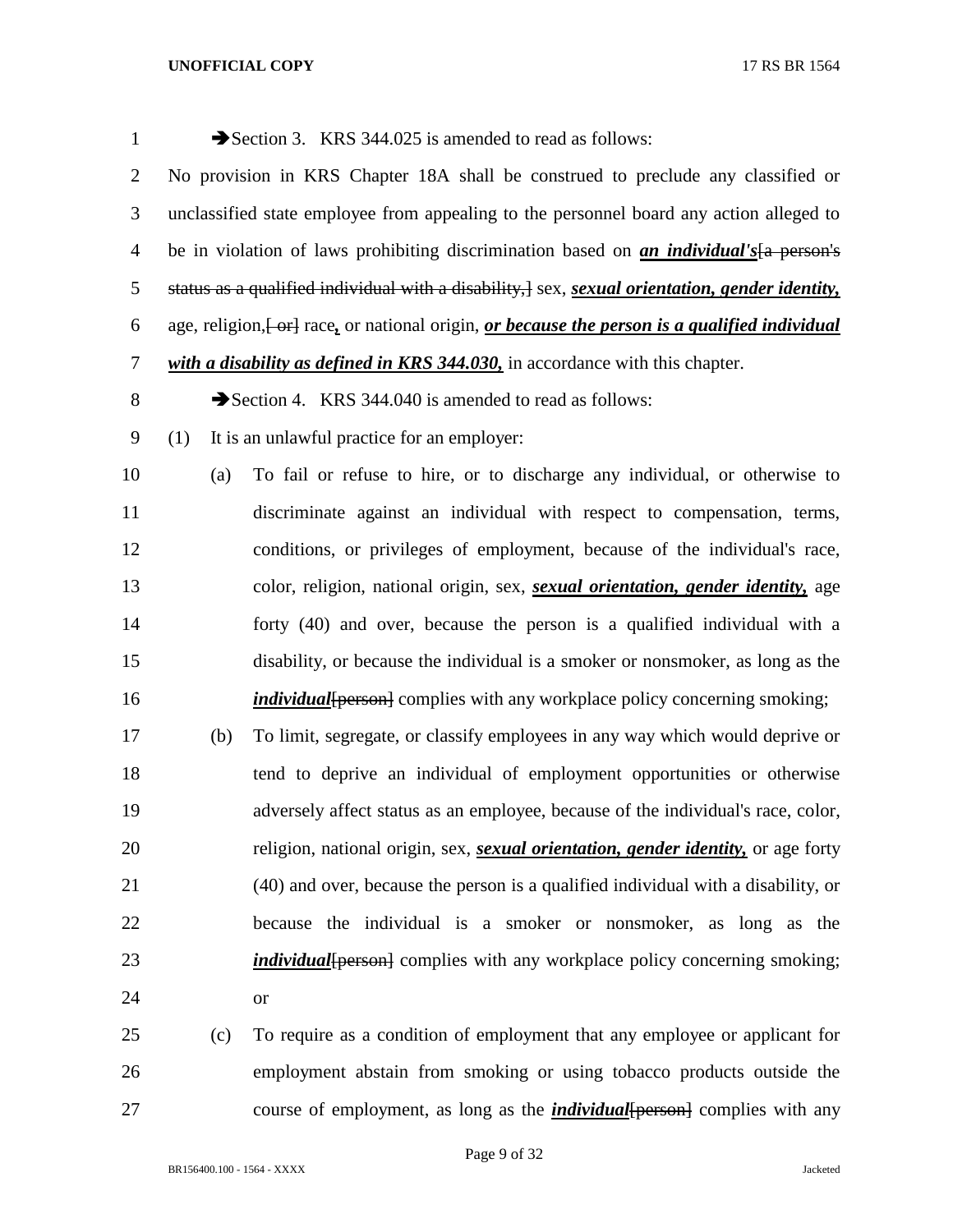- workplace policy concerning smoking.
- (2) (a) A difference in employee contribution rates for smokers and nonsmokers in relation to an employer-sponsored health plan shall not be deemed to be an unlawful practice in violation of this section.
- (b) The offering of incentives or benefits offered by an employer to employees who participate in a smoking cessation program shall not be deemed to be an unlawful practice in violation of this section.
- 8 Section 5. KRS 344.050 is amended to read as follows:

 (1) It is an unlawful practice for an employment agency to fail or refuse to refer for 10 employment [<del>,]</del> or *to* otherwise [ to ] discriminate against [,] an individual because of [ his] race, color, religion, national origin, sex, *sexual orientation, gender identity,* or age forty (40) and over, or because the person is a qualified individual with a disability, or to classify or refer for employment an individual *because of*[on the basis of disability,] race, color, religion, national origin, sex, *sexual orientation,*  **gender identity,** or age<del>[ between]</del> forty (40) and *over, or because the person is a qualified individual with a disability*[seventy (70)].

- (2) It is an unlawful practice for a licensing agency to refuse to license, or to bar or terminate from licensing an individual because of race, color, religion, national origin, sex, *sexual orientation, gender identity,* or age forty (40) and over, or because the person is a qualified individual with a disability.
- 21 Section 6. KRS 344.060 is amended to read as follows:
- It is an unlawful practice for a labor organization:
- 23 (1) To exclude or to expel from its membership<del>[,]</del> or *to* otherwise [ to discriminate against[,] a member*,* or applicant for membership*,* because of race, color, religion, national origin, sex, *sexual orientation, gender identity,* or age forty (40) and over, or because the person is a qualified individual with a disability.
- (2) To limit, segregate, or classify its membership, or to classify or fail to refuse to refer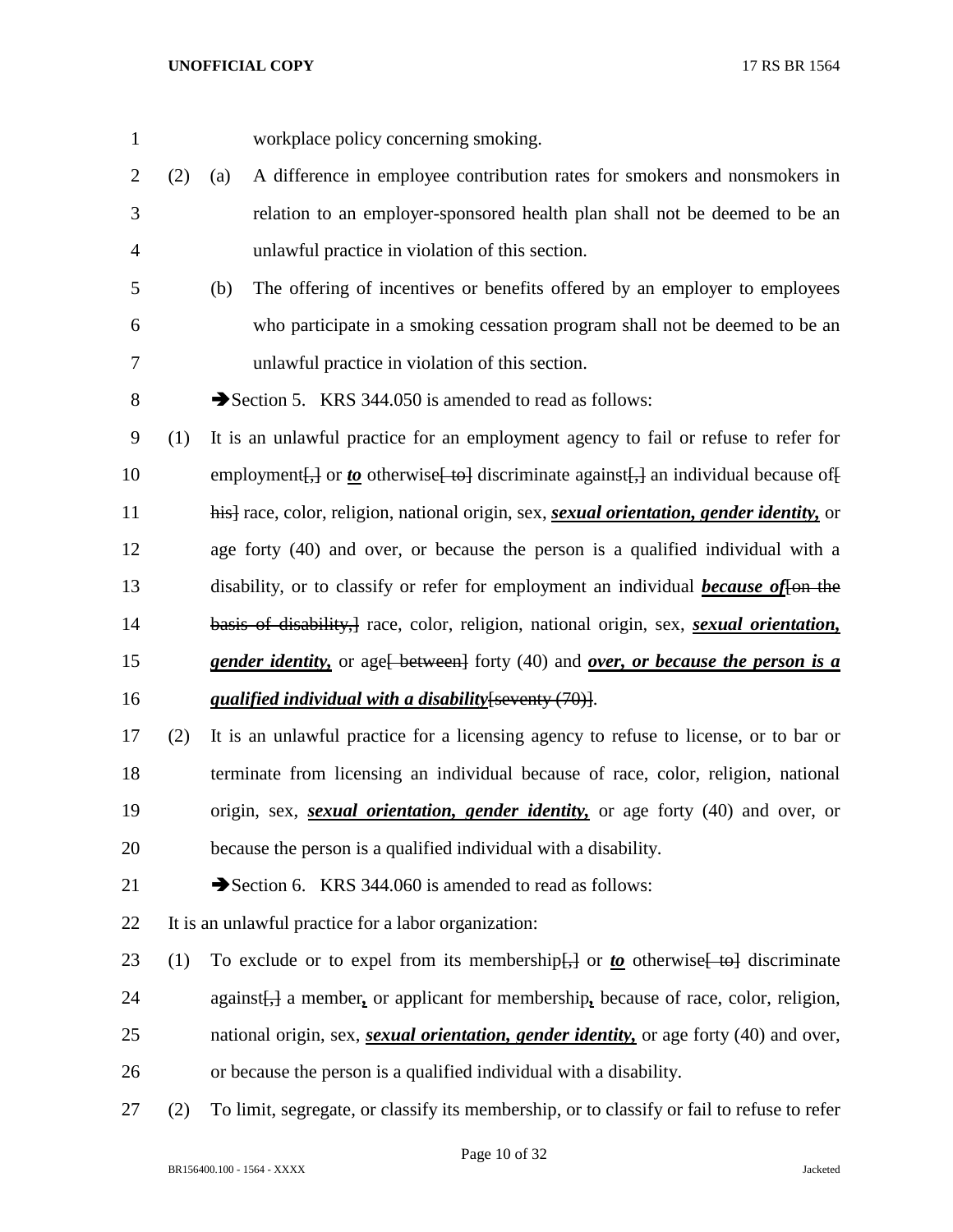for employment an individual, in any way which would deprive or tend to deprive an individual of employment opportunities, or would limit such employment opportunities or otherwise adversely affect the status as an employee or as an applicant for employment, because of race, color, religion, national origin, sex, *sexual orientation, gender identity,* or age forty (40) and over, or because the person is a qualified individual with a disability.

 (3) To cause or attempt to cause an employer to discriminate against an individual in violation of this section.

9 Section 7. KRS 344.070 is amended to read as follows:

 It is an unlawful practice for an employer, labor organization, or joint labor-management committee controlling apprenticeship or other training or retraining, including on-the-job training programs*,* to discriminate against an individual because of race, color, religion, national origin, sex, *sexual orientation, gender identity,* or age forty (40) and over, or because the person is a qualified individual with a disability in admission to or employment in, any program established to provide apprenticeship or other training.

16 Section 8. KRS 344.080 is amended to read as follows:

 It is an unlawful practice for an employer, labor organization, licensing agency, or employment agency to print or publish or cause to be printed or published a notice or advertisement relating to employment by such an employer or membership in or any classification or referral for employment by the employment or licensing agency, indicating any preference, limitation, specification, or discrimination, based on race, color, religion, national origin, sex, *sexual orientation, gender identity,* or age forty (40) 23 and over, or because the person is a qualified individual with a disability, except that such a notice or advertisement may indicate a preference, limitation, or specification based on religion, national origin, sex, or age forty (40) and over, or because the person is a qualified individual with a disability, when religion, national origin, sex, or age forty (40) and over, or because the person is a qualified individual with a disability, is a bona fide

Page 11 of 32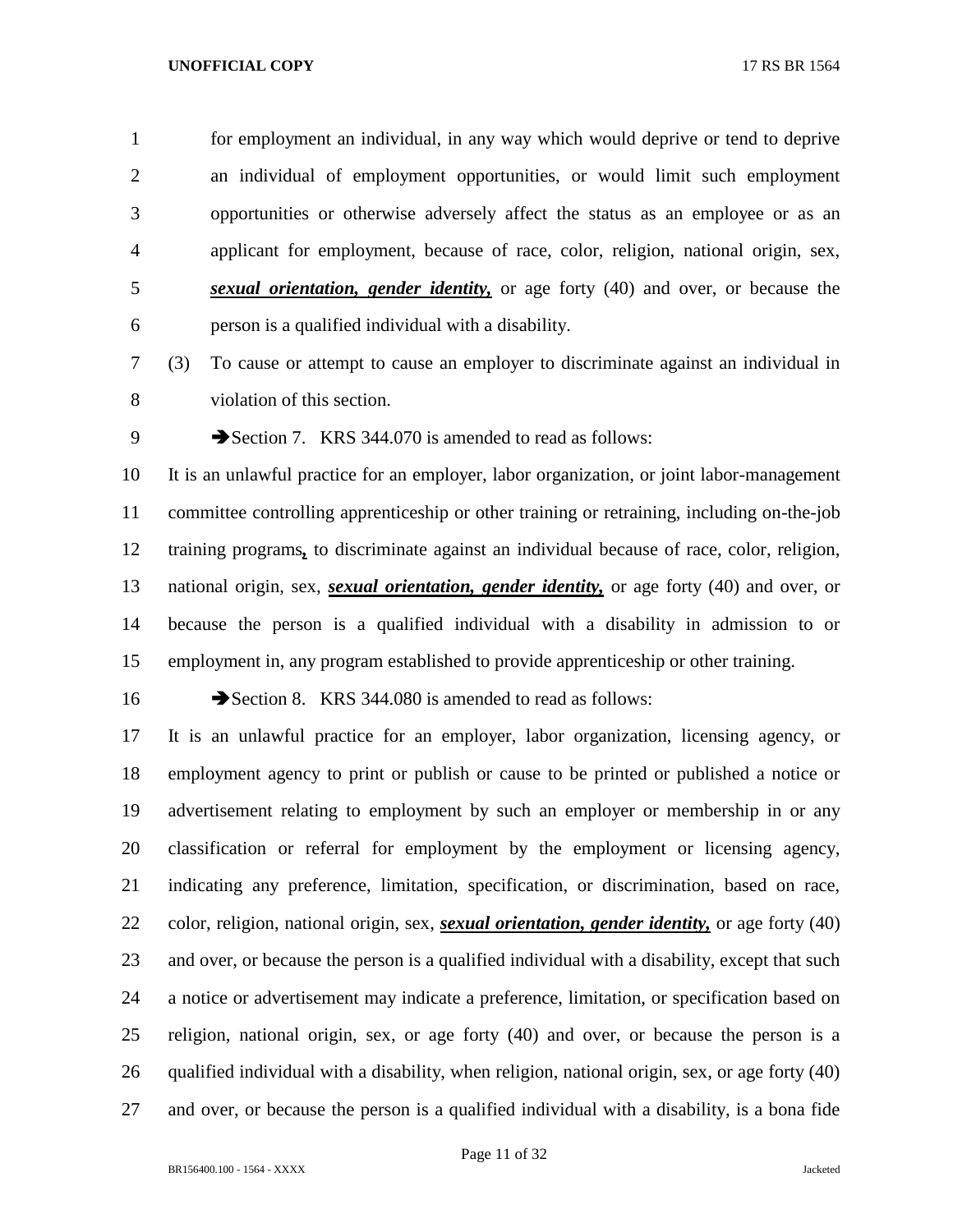occupational qualification for employment.

2 Section 9. KRS 344.100 is amended to read as follows:

 [Notwithstanding ]Any[ other] provision of this chapter *to the contrary notwithstanding*, it is not an unlawful practice for an employer to apply different standards of compensation, or different terms, conditions, or privileges of employment pursuant to a bona fide seniority or merit system, or a system which measures earnings by quantity or quality of production or to employees who work in different locations, if the differences are not the result of an intention to discriminate because of race, color, religion, national origin, sex, *sexual orientation, gender identity,* or age forty (40) and over, or because the person is a qualified individual with a disability, nor is it an unlawful practice for an employer to give and to act upon the results of any professionally developed ability test provided that the test, its administration*,* or action upon the results *thereof* is not designed, intended, or used to discriminate because of race, color, religion, national origin, sex, *sexual orientation, gender identity,* or age forty (40) and over, or because the person is a qualified individual with a disability.

16 Section 10. KRS 344.110 is amended to read as follows:

17 (1) Nothing <del>[ contained]</del> in this chapter requires an employer, employment agency, labor organization, or joint labor-management committee subject to this chapter to grant preferential treatment to an individual or to a group because of the race, color, religion, national origin, sex, *sexual orientation, gender identity,* or age forty (40) and over, or because the person is a qualified individual with a disability, of the individual or group on account of an imbalance which may exist with respect to the total number or percentage of *individuals*[persons] of any race, color, religion, national origin, sex, *sexual orientation, gender identity,* or age forty (40) and over, or because the person is a qualified individual with a disability, employed by an employer, referred or classified for employment by an employment agency or labor organization, admitted to membership or classified by a labor organization, or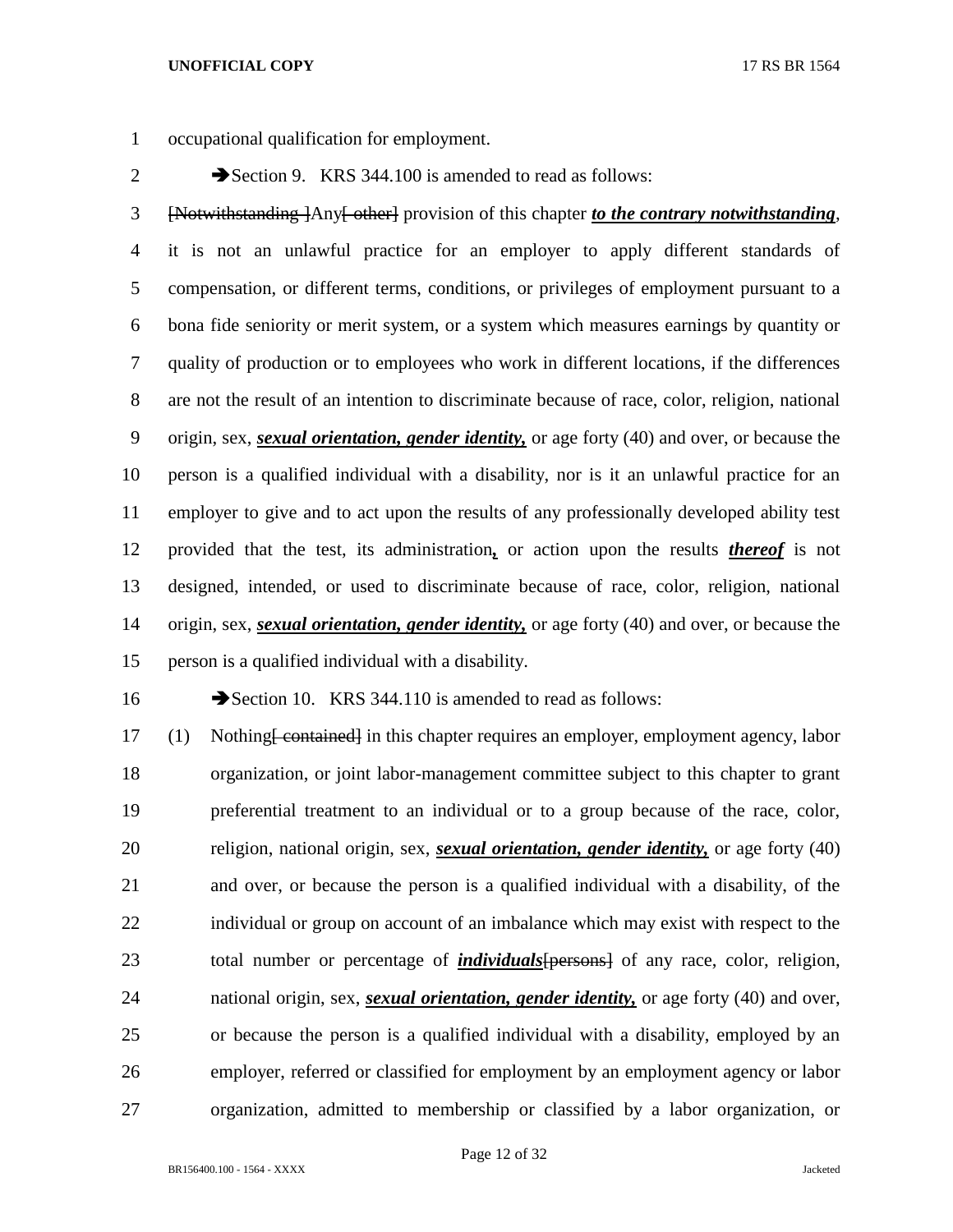| $\mathbf{1}$   | admitted to, or employed in, an apprenticeship or other training program, in                       |                                                                                                          |  |  |  |  |
|----------------|----------------------------------------------------------------------------------------------------|----------------------------------------------------------------------------------------------------------|--|--|--|--|
| $\overline{2}$ |                                                                                                    | comparison with the total number or percentage of <i>individuals</i> [persons] of race,                  |  |  |  |  |
| 3              |                                                                                                    | color, religion, national origin, sex, <i>sexual orientation</i> , <i>gender identity</i> , or age forty |  |  |  |  |
| $\overline{4}$ |                                                                                                    | (40) and over, or because the person is a qualified individual with a disability, in the                 |  |  |  |  |
| 5              |                                                                                                    | <b>Commonwealth</b> [state] or a community, section, or other area, or in the available                  |  |  |  |  |
| 6              |                                                                                                    | workforce in the <b>Commonwealth</b> [state] or a community, section, or other area.                     |  |  |  |  |
| 7              | (2)                                                                                                | Nothing <del>[contained]</del> in this chapter shall prohibit:                                           |  |  |  |  |
| 8              | (a)                                                                                                | Minimum hiring ages otherwise provided by law.                                                           |  |  |  |  |
| 9              | (b)                                                                                                | State compliance with federal regulations.                                                               |  |  |  |  |
| 10             | (c)                                                                                                | Termination of the employment of any person who is unable to perform the                                 |  |  |  |  |
| 11             |                                                                                                    | essential functions of the job, with or without reasonable accommodation.                                |  |  |  |  |
| 12             | (d)                                                                                                | Any post-job-offer physical or medical examinations of applicants or                                     |  |  |  |  |
| 13             |                                                                                                    | employees which an employer requires to determine their ability to perform                               |  |  |  |  |
| 14             |                                                                                                    | the essential functions of the job, with or without reasonable accommodation.                            |  |  |  |  |
| 15             | (e)                                                                                                | An employer, labor organization, or employment agency from observing the                                 |  |  |  |  |
| 16             |                                                                                                    | terms of a bona fide seniority system or any bona fide employee benefit plan                             |  |  |  |  |
| 17             |                                                                                                    | such as a retirement, pension, or insurance plan which is not a subterfuge to                            |  |  |  |  |
| 18             |                                                                                                    | evade the purposes of this chapter, except that no such employee benefit plan                            |  |  |  |  |
| 19             |                                                                                                    | shall excuse the failure to hire any individual.                                                         |  |  |  |  |
| 20             |                                                                                                    | Section 11. KRS 344.120 is amended to read as follows:                                                   |  |  |  |  |
| 21             |                                                                                                    | Except as otherwise provided in KRS 344.140 and 344.145, it is an unlawful practice for                  |  |  |  |  |
| 22             | a person to deny an individual the full and equal enjoyment of the goods, services,                |                                                                                                          |  |  |  |  |
| 23             |                                                                                                    | facilities, privileges, advantages, and accommodations of a place of public                              |  |  |  |  |
| 24             |                                                                                                    | accommodation, resort, or amusement <i>because</i> <sup>[</sup> , as defined in KRS 344.130, on the      |  |  |  |  |
| 25             | ground of the <i>individual's</i> disability, race, color, religion, [or ] national origin, sexual |                                                                                                          |  |  |  |  |
| 26             | <i><u><b>orientation, or gender identity.</b></u></i>                                              |                                                                                                          |  |  |  |  |

27 Section 12. KRS 344.140 is amended to read as follows: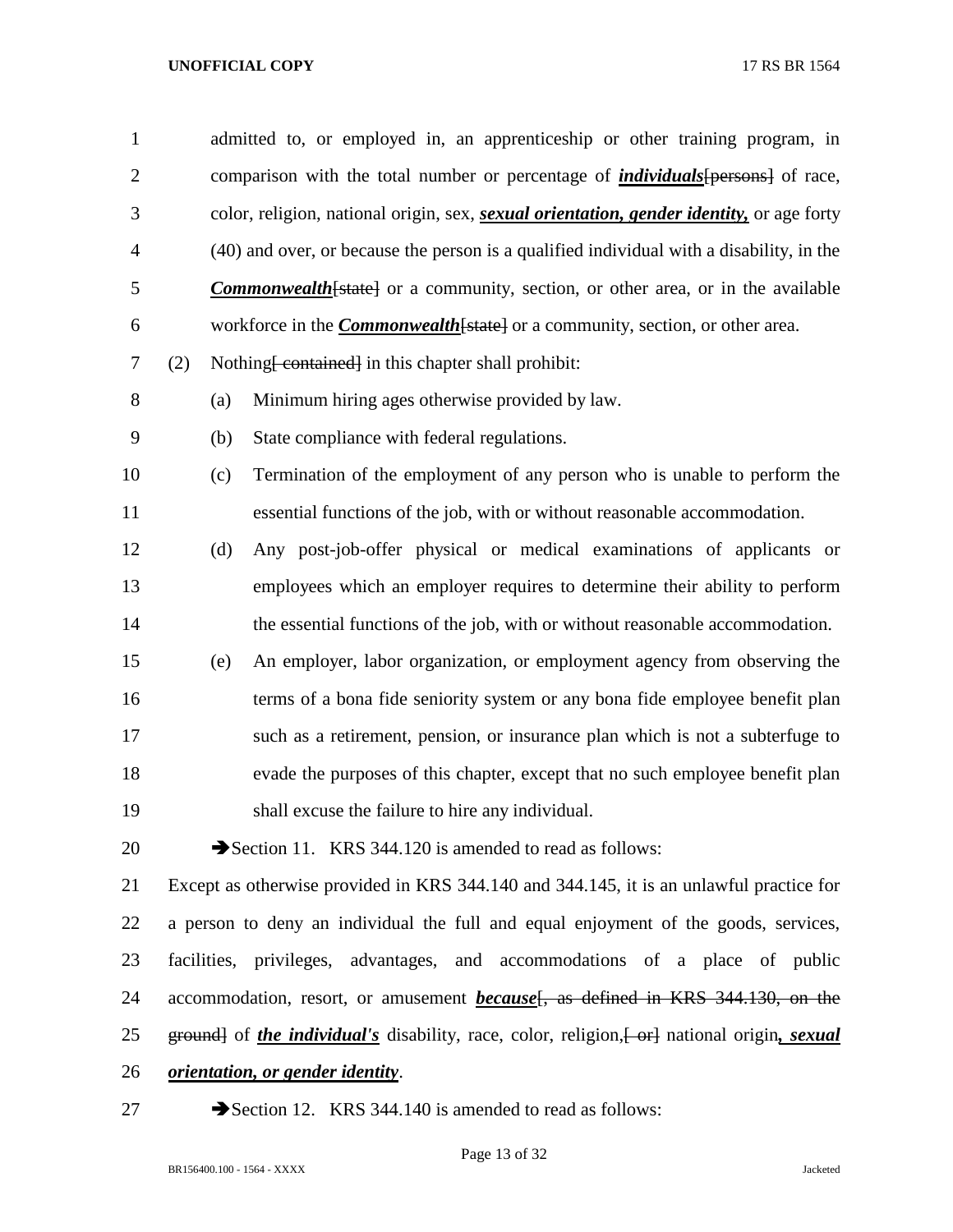It is an unlawful practice for a person, directly or indirectly, to publish, circulate, issue, display, or mail, or cause to be published, circulated, issued, displayed, or mailed, a written, printed, oral, or visual communication, notice, or advertisement, which indicates that the goods, services, facilities, privileges, advantages, and accommodations of a place of public accommodation, resort, or amusement will be refused, withheld from, or denied 6 an individual *because* [on account] of disability, race, color, religion, [or actional origin, *sexual orientation, or gender identity,* or that the patronage of, or presence at, a place of public accommodation, resort, or amusement, of an individual, on account of disability, 9 race, color, religion, <del>[ or]</del> national origin, *sexual orientation*, *or gender identity* is objectionable, unwelcome, unacceptable, or undesirable. 11 Section 13. KRS 344.170 is amended to read as follows: The function of the commission shall be to encourage fair treatment for, to foster mutual understanding and respect among*,* and to discourage discrimination against *individuals on the basis of disability, race, color, religion, national origin, sex, sexual orientation, gender identity, or age forty (40) and over*[any racial or ethnic group or its members]. 16 Section 14. KRS 344.180 is amended to read as follows: The powers and duties of the commission shall be: (1) To employ an executive director and other necessary personnel within the limits of funds made available; (2) To conduct research projects or make studies into and publish reports on discrimination in Kentucky; (3) To receive and investigate complaints of discrimination and to recommend ways of eliminating any injustices occasioned thereby;

- (4) To hold public hearings and request the attendance of witnesses;
- (5) To cooperate with other organizations, public and private, to discourage discrimination;
- (6) To encourage fair treatment for all persons regardless of *disability,* race*, color,*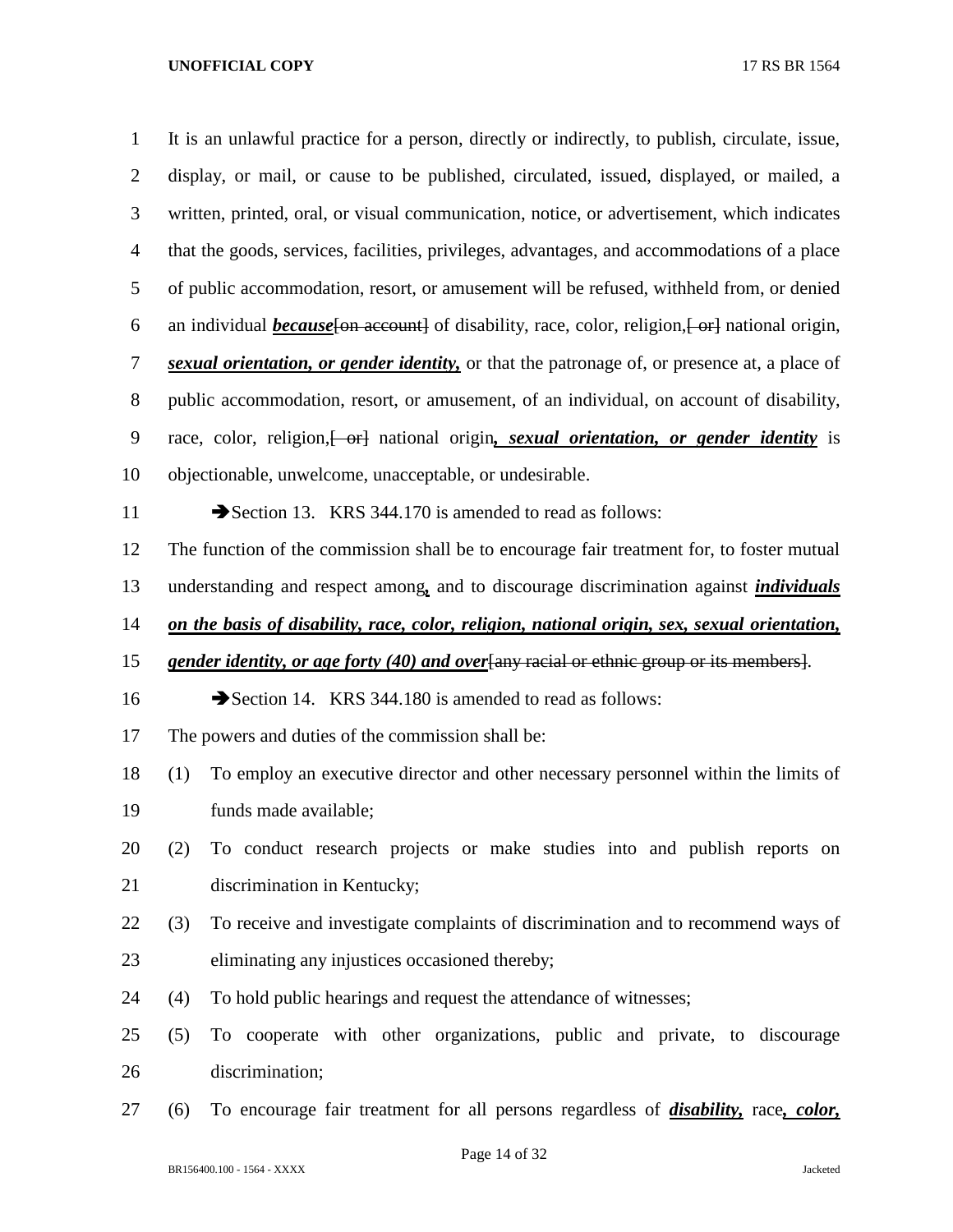# *religion, national origin, sex, sexual orientation, gender identity,* or *age forty (40) and over*[national ancestry]; *and* (7) To make an annual report to the Governor *and the General Assembly* of its activities under this chapter. 5 Section 15. KRS 344.190 is amended to read as follows: 6 In the enforcement of this chapter, the commission  $\frac{1}{2}$  on Human Rights shall have the following powers and duties: (1) To maintain an office in the city of Louisville and other offices within the *Commonwealth*[state] as may be deemed necessary*;*[.] (2) To meet and exercise its powers at any place within the Commonwealth*;*[.] (3) Within the limitations provided by law, to appoint an executive director, attorneys, hearing examiners, clerks, and other employees and agents as it may deem necessary. At the direction of the commission, attorneys appointed under this

 section may appear for and represent the commission in any court. The commission may, by written order, delegate the authority given by this subsection to its executive director, except as that authority relates to the appointment of its executive director*;*[.]

 (4) To promote the creation of local commissions on human rights, to cooperate with state, local, and other agencies, both public and private, and individuals, and to obtain upon request and utilize the services of all governmental departments and agencies*;*[.]

22 (5) To cooperate with the United States Equal Employment Opportunity Commission, 23 created by<del>[ Section 705 of]</del> the Civil Rights Act of 1964, **Pub. L. No. 88-352** [478] 24 Stat. 241), in order to achieve the purposes of that act, and with other federal and local agencies in order to achieve the purposes of that act, and with other federal 26 and local agencies in order to achieve the purposes of this chapter;  $\Box$ 

(6) To accept gifts or bequests, grants, or other payments, public or private, to help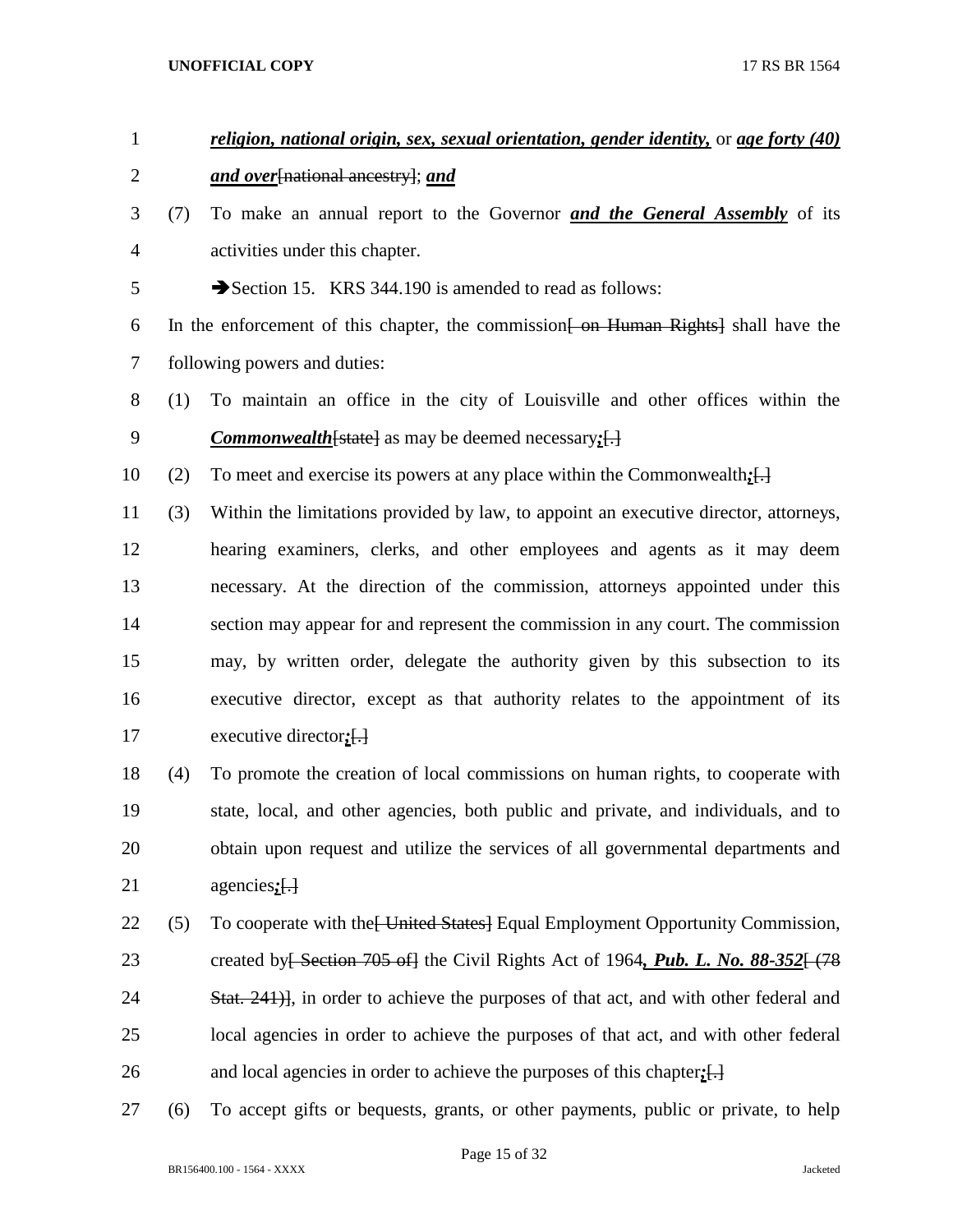| $\mathbf{1}$   |     | finance its activities; $\left[\cdot\right]$                                                                  |  |  |  |  |
|----------------|-----|---------------------------------------------------------------------------------------------------------------|--|--|--|--|
| $\overline{2}$ | (7) | To accept reimbursement pursuant to Section 709(b) of the Civil Rights Act of                                 |  |  |  |  |
| 3              |     | 1964, Pub. L. No. 88-352, $\left(-78\right)$ Stat. 241) for services rendered to assist the $\left(-1\right)$ |  |  |  |  |
| $\overline{4}$ |     | Federall Equal Employment Opportunity Commission: []                                                          |  |  |  |  |
| 5              | (8) | To receive, initiate, investigate, seek to conciliate, hold hearings on, and pass upon                        |  |  |  |  |
| 6              |     | complaints alleging violations of this chapter; []                                                            |  |  |  |  |
| $\overline{7}$ | (9) | At any time after a complaint is filed, to require answers to interrogatories, compel                         |  |  |  |  |
| 8              |     | the attendance of witnesses, examine witnesses under oath or affirmation in person                            |  |  |  |  |
| 9              |     | or by deposition, and require the production of documents relevant to the complaint.                          |  |  |  |  |
| 10             |     | The commission may make rules authorizing any member or individual designated                                 |  |  |  |  |
| 11             |     | to exercise these powers in the performance of official duties; $[\cdot]$                                     |  |  |  |  |
| 12             |     | (10) To furnish technical assistance requested by persons subject to this chapter to                          |  |  |  |  |
| 13             |     | further their compliance with this chapter or an order issued thereunder; $[\cdot]$                           |  |  |  |  |
| 14             |     | (11) To make studies appropriate to effectuate the purposes and policies of this chapter                      |  |  |  |  |
| 15             |     | and to make the results thereof available to the public; $[\cdot]$                                            |  |  |  |  |
| 16             |     | (12) To render annual written reports to the Governor<br>and the<br><b>General</b>                            |  |  |  |  |
| 17             |     | <b>Assembly</b> [Legislature]. The reports may contain recommendations of the                                 |  |  |  |  |
| 18             |     | commission for legislative or other action to effectuate the purposes and policies of                         |  |  |  |  |
| 19             |     | this chapter; $\left[\cdot\right]$                                                                            |  |  |  |  |
| 20             |     | (13) To create local or statewide advisory agencies that in its judgment will aid in                          |  |  |  |  |
| 21             |     | effectuating the purpose of this chapter. The commission may empower these                                    |  |  |  |  |
| 22             |     | agencies:                                                                                                     |  |  |  |  |
| 23             |     | To study and report on problems of discrimination because of <i>disability</i> , race,<br>(a)                 |  |  |  |  |
| 24             |     | color, religion, [-or] national origin, sex, sexual orientation, gender identity,                             |  |  |  |  |
| 25             |     | <u>or age forty (40) and over; <math>\left\{\right\}</math></u>                                               |  |  |  |  |
| 26             |     | To foster, through community effort or otherwise, goodwill among the groups<br>(b)                            |  |  |  |  |
| 27             |     | and elements of the population of the <i>Commonwealth</i> ; [state,] and                                      |  |  |  |  |

Page 16 of 32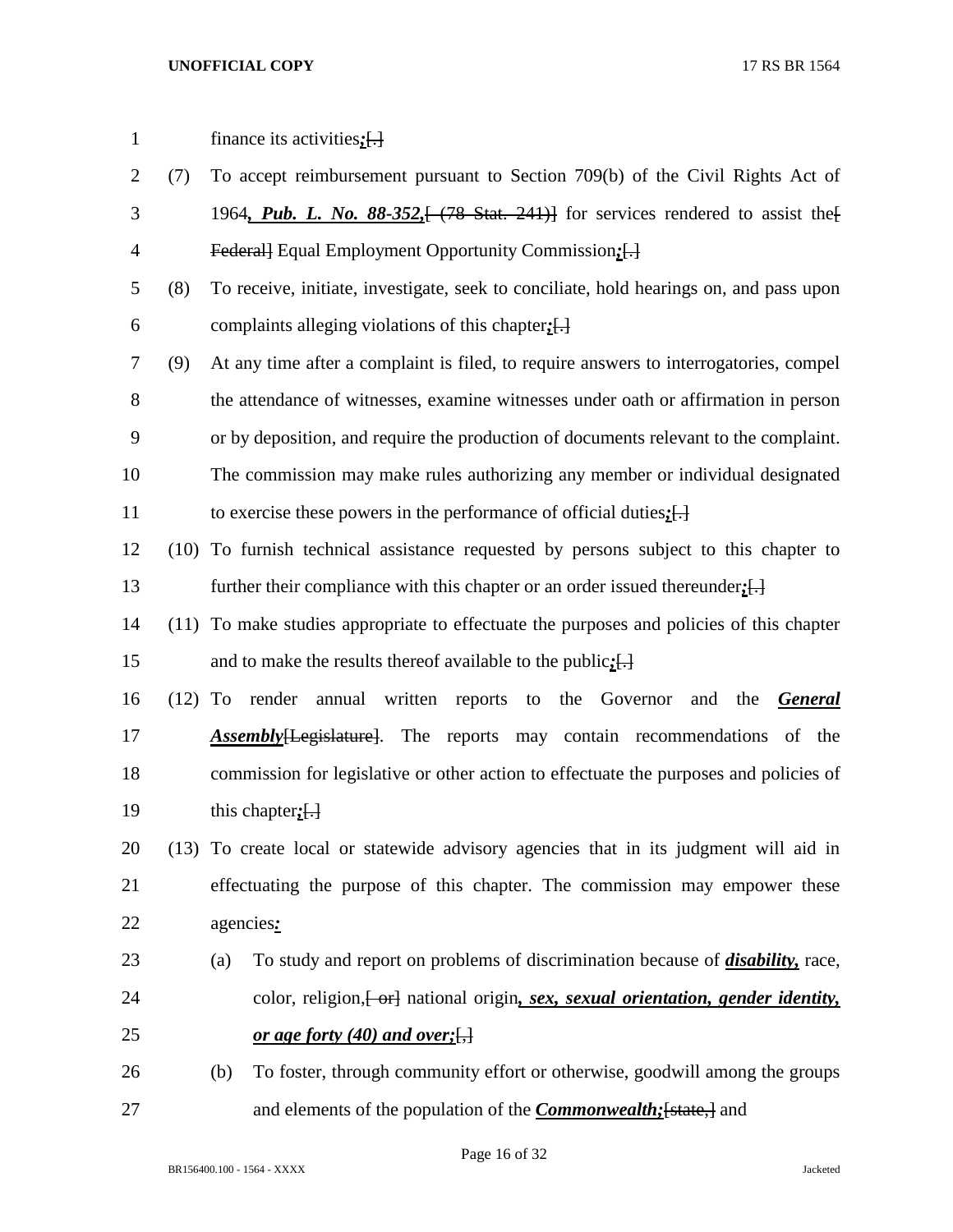(c) To make recommendations to the commission for the development of policies and practices that will aid in carrying out the purposes of this chapter. Members of *these agencies*[such committees] shall serve without pay but shall be reimbursed for expenses incurred in such service. The commission may make provision for technical and clerical assistance to the *agencies;*[committees.]

- (14) To[ adopt,] promulgate *administrative*[, amend, and rescind] regulations to effectuate the purposes and provisions of this chapter, including regulations requiring the posting of notices prepared or approved by the commission*; and*[.]
- (15) To purchase liability insurance for the protection of all members of the commission to protect them from liability arising in the course of pursuing their duties as members of the commission and for all full-time employees to protect them from liability arising in the course or scope of their employment. This insurance shall be purchased with money contained in the agency appropriated budget.

15 Section 16. KRS 344.300 is amended to read as follows:

- (1) *City, county, urban-county, consolidated local, unified local, and charter county*  **governments** [Cities and counties] are authorized to adopt and enforce ordinances, orders, and resolutions prohibiting all forms of discrimination, including 19 discrimination on the basis of race, color, religion, disability, familial status,  $\left\{\theta + \theta\right\}$  national origin, sex, *sexual orientation, gender identity,* or age, and to prescribe penalties for violations thereof, such penalties being in addition to the remedial orders and enforcement herein authorized.
- (2) *City, county, urban-county, consolidated local, unified local, and charter county governments*[Cities and counties] may adopt and enforce ordinances, orders, and resolutions prohibiting discrimination; no ordinance, order*,* or resolution shall attempt to exempt more transactions from its coverage than are exempted by KRS 344.362 and 344.365.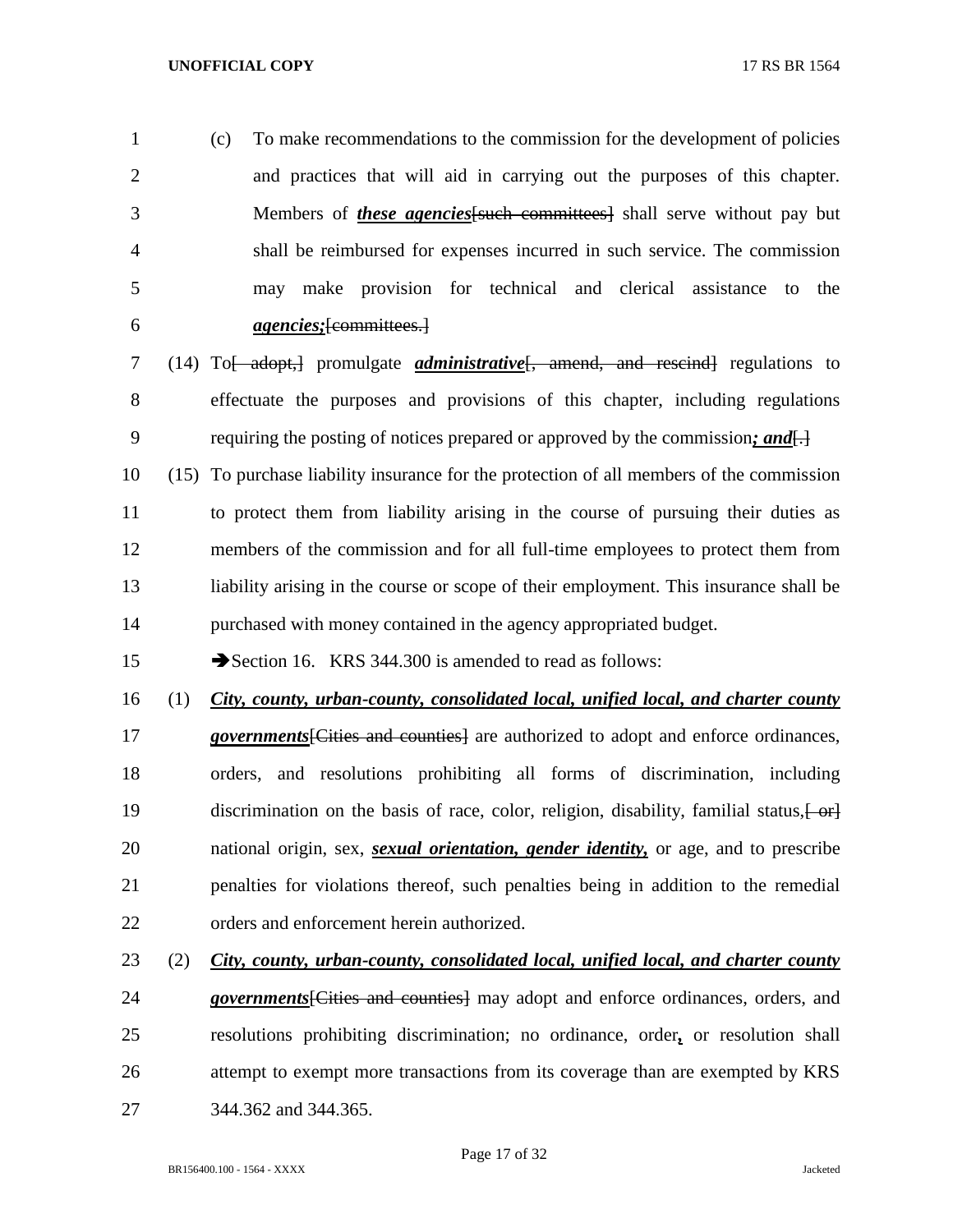| $\mathbf{1}$   |                                                                                                            | Section 17. KRS 344.310 is amended to read as follows:                                                        |  |  |  |
|----------------|------------------------------------------------------------------------------------------------------------|---------------------------------------------------------------------------------------------------------------|--|--|--|
| $\overline{2}$ | Any city <sub>1</sub> or county, <i>urban-county, consolidated local, unified local, or charter county</i> |                                                                                                               |  |  |  |
| 3              | <i>government</i> , or one (1) or more of those local governments [cities and counties] acting             |                                                                                                               |  |  |  |
| $\overline{4}$ |                                                                                                            | jointly, may create a <i>local</i> human rights commission <del>[ (hereinafter a "local commission")]</del> : |  |  |  |
| 5              | (1)                                                                                                        | To provide for execution within its jurisdiction of the policies embodied in this                             |  |  |  |
| 6              |                                                                                                            | chapter and the Federal Civil Rights Act of 1964, Pub. L. No. 88-352, as                                      |  |  |  |
| 7              |                                                                                                            | <i>amended</i> $(78 \text{ Stat. } 241)$ ; and                                                                |  |  |  |
| 8              | (2)                                                                                                        | To safeguard all individuals within its jurisdiction from discrimination because of                           |  |  |  |
| 9              |                                                                                                            | race, color, religion, [or] national origin, sex, sexual orientation, gender identity, or                     |  |  |  |
| 10             |                                                                                                            | age.                                                                                                          |  |  |  |
| 11             |                                                                                                            | Section 18. KRS 344.360 is amended to read as follows:                                                        |  |  |  |
| 12             | $\left( \underline{I}\right)$                                                                              | It is an unlawful housing practice for a real estate operator, or for a real estate                           |  |  |  |
| 13             |                                                                                                            | broker, real estate salesman, or any person employed by or acting on behalf of any                            |  |  |  |
| 14             |                                                                                                            | of these:                                                                                                     |  |  |  |
| 15             |                                                                                                            | To refuse to sell, exchange, rent, or lease, or otherwise deny to or<br>$(a)$ [ $(1)$ ]                       |  |  |  |
| 16             |                                                                                                            | withhold, real property from any person because of race, color, religion, sex,                                |  |  |  |
| 17             |                                                                                                            | sexual orientation, gender identity, familial status, disability, or national                                 |  |  |  |
| 18             |                                                                                                            | origin;                                                                                                       |  |  |  |
| 19             |                                                                                                            | To discriminate against any person because of race, color, religion, sex,<br>$(b)$ $\{2\}$                    |  |  |  |
| 20             |                                                                                                            | sexual orientation, gender identity, familial status, disability, or national                                 |  |  |  |
| 21             |                                                                                                            | origin in the terms, conditions, or privileges of the sale, exchange, rental, or                              |  |  |  |
| 22             |                                                                                                            | lease of real property or in the furnishing of facilities or services in connection                           |  |  |  |
| 23             |                                                                                                            | therewith;                                                                                                    |  |  |  |
| 24             |                                                                                                            | To refuse to receive or transmit a bona fide offer to purchase, rent, or<br>$(c)$ $\{3\}$                     |  |  |  |
| 25             |                                                                                                            | lease real property from any person because of race, color, religion, sex,                                    |  |  |  |
| 26             |                                                                                                            | sexual orientation, gender identity, familial status, disability, or national                                 |  |  |  |
| 27             |                                                                                                            | origin;                                                                                                       |  |  |  |

Page 18 of 32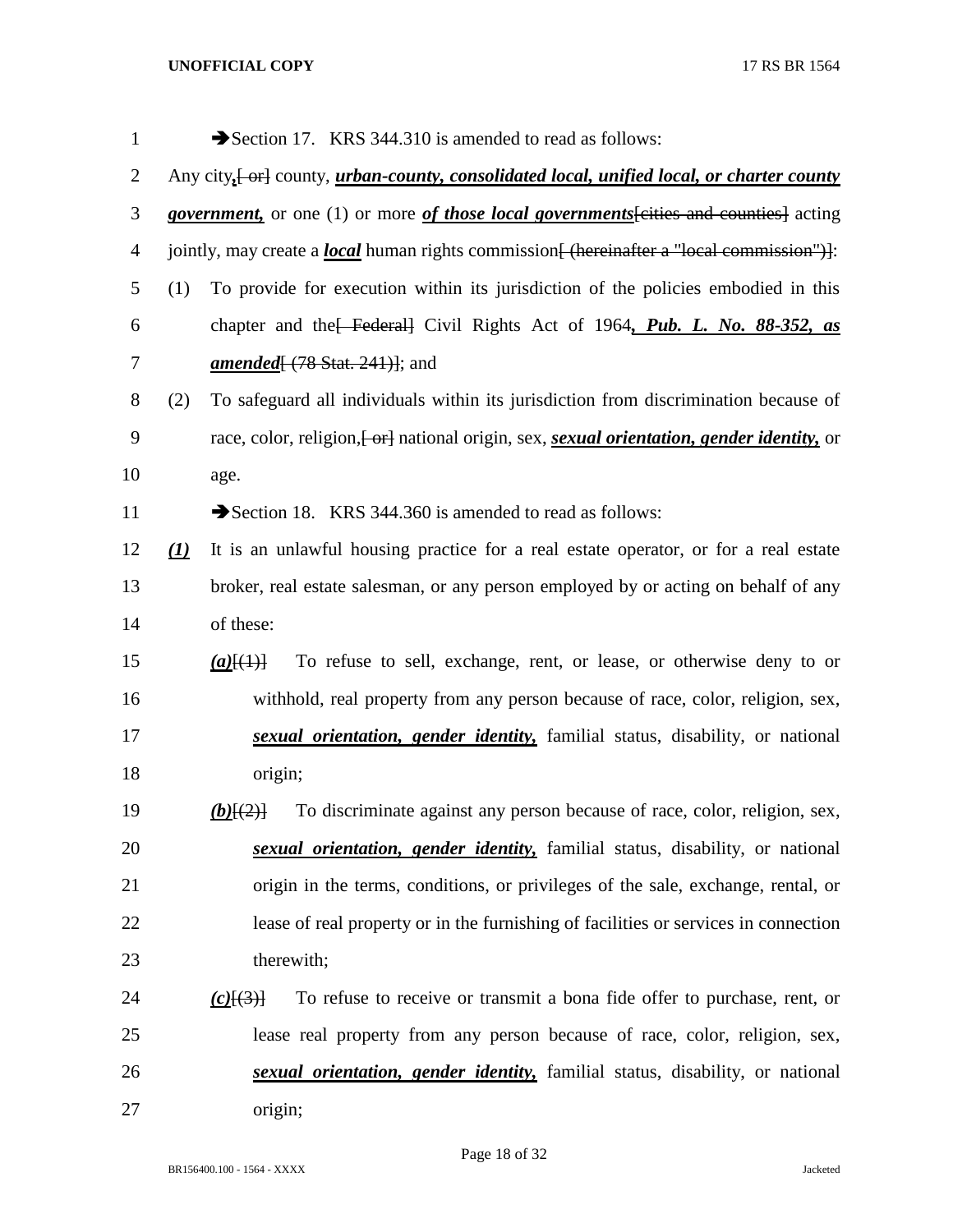- *(d)*[(4)] To refuse to negotiate for the sale, rental, or lease of real property to any person because of race, color, religion, sex, *sexual orientation, gender identity,* familial status, disability, or national origin;
- *(e)*[(5)] To represent to any person that real property is not available for inspection, sale, rental, or lease when it is so available, or to refuse to permit 6 any person to inspect real property because of  $\frac{1}{2}$  race, color, religion, sex, *sexual orientation, gender identity,* familial status, disability, or national origin;
- *(f)*[(6)] To make, print, circulate, post, or mail or cause to be printed, circulated, posted, or mailed an advertisement or sign, or to use a form of application for 11 the purchase, rental, or lease of real property, or to make a record of inquiry in connection with the prospective purchase, rental, or lease of real property, which indicates, directly or indirectly, a limitation, specification, or discrimination as to race, color, religion, sex, *sexual orientation, gender identity*, familial status, disability, or national origin or an intent to make such a limitation, specification, or discrimination;
- *(g)*[(7)] To offer, solicit, accept, use, or retain a listing of real property for sale, rental, or lease with the understanding that any person may be discriminated against in the sale, rental, or lease of that real property or in the furnishing of 20 facilities or services in connection therewith because of hist race, color, religion, sex, *sexual orientation, gender identity,* familial status, disability, or national origin;
- *(h)*[(8)] To otherwise deny to or withhold real property from any person because of[ his] race, color, religion, sex, *sexual orientation, gender identity,* familial status, disability, or national origin;
- *(i)*[(9)] To discriminate in the sale or rental, or to otherwise make unavailable or deny, a housing accommodation to any buyer or renter because of a disability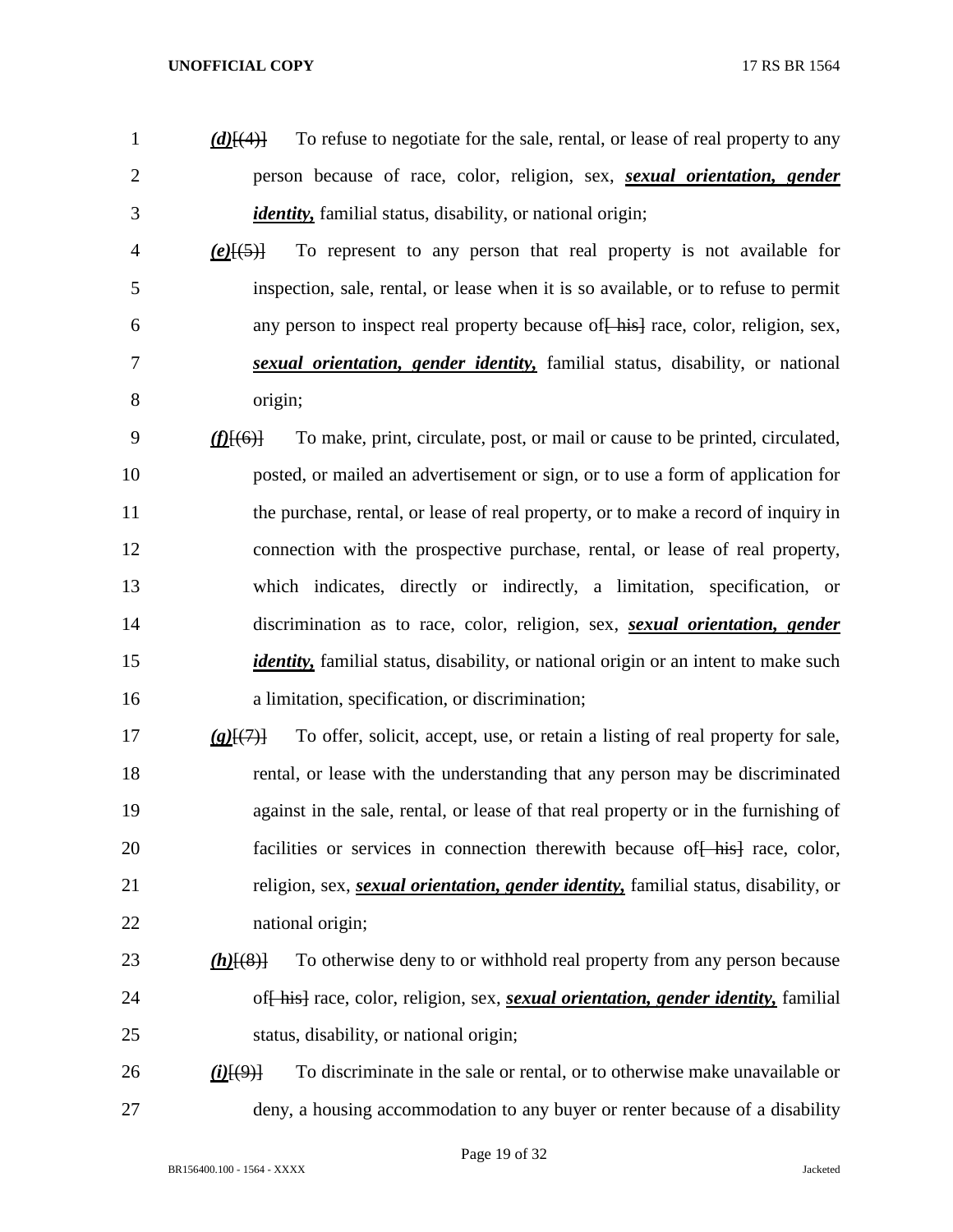| $\mathbf{1}$   |              | of:                                             |                                                                                   |
|----------------|--------------|-------------------------------------------------|-----------------------------------------------------------------------------------|
| $\overline{2}$ |              | <u><i>I</i>.</u> $[(a)]$                        | That buyer or renter;                                                             |
| 3              |              | $2.$ [(b)]                                      | A person residing in or intending to reside in that housing                       |
| 4              |              |                                                 | accommodation after it is so sold, rented, or made available; or                  |
| 5              |              | 3.[(e)]                                         | Any person associated with that buyer or renter; or                               |
| 6              |              | $(i)$ $\left\{ \frac{(i+1)(i+1)}{i+1} \right\}$ | To discriminate against any person in the terms, conditions, or privileges        |
| 7              |              |                                                 | of sale or rental of a dwelling, or in the provision of services or facilities in |
| 8              |              |                                                 | connection with such housing accommodation, because of a disability of:           |
| 9              |              | <u><i>I</i>.</u> $[(a)]$                        | That person; or                                                                   |
| 10             |              | 2.[(b)]                                         | A person residing in or intending to reside in that housing                       |
| 11             |              |                                                 | accommodation after it is sold, rented, or made available; or                     |
| 12             |              | <u>3. <math>[(e)]</math></u>                    | Any person associated with that person.                                           |
| 13             | $(2)$ [(11)] |                                                 | For purposes of this section, discrimination includes:                            |
| 14             | (a)          |                                                 | A refusal to permit, at the expense of the disabled person, reasonable            |
| 15             |              |                                                 | modifications of existing premises occupied or to be occupied by a person, if     |
| 16             |              |                                                 | the modifications may be necessary to afford the person full enjoyment of the     |
| 17             |              |                                                 | premises; except that, in the case of a rental, the landlord may, where it is     |
| 18             |              |                                                 | reasonable to do so, condition permission for a modification on the renter        |
| 19             |              |                                                 | agreeing to restore the interior of the premises to the condition that existed    |
| 20             |              |                                                 | before the modification, reasonable wear and tear excepted.                       |
| 21             | (b)          |                                                 | A refusal to make reasonable accommodations in rules, policies, practices, or     |
| 22             |              |                                                 | services, when the accommodations may be necessary to afford the person           |
| 23             |              |                                                 | equal opportunity to use and enjoy a housing accommodation; or                    |
| 24             | (c)          |                                                 | In connection with the design and construction of covered multifamily             |
| 25             |              |                                                 | housing accommodations for first occupancy after January 1, 1993, a failure to    |
| 26             |              |                                                 | design and construct those housing accommodations in a manner ensuring that       |
| 27             |              |                                                 | they have at least one (1) entrance on an accessible route unless impractical to  |

Page 20 of 32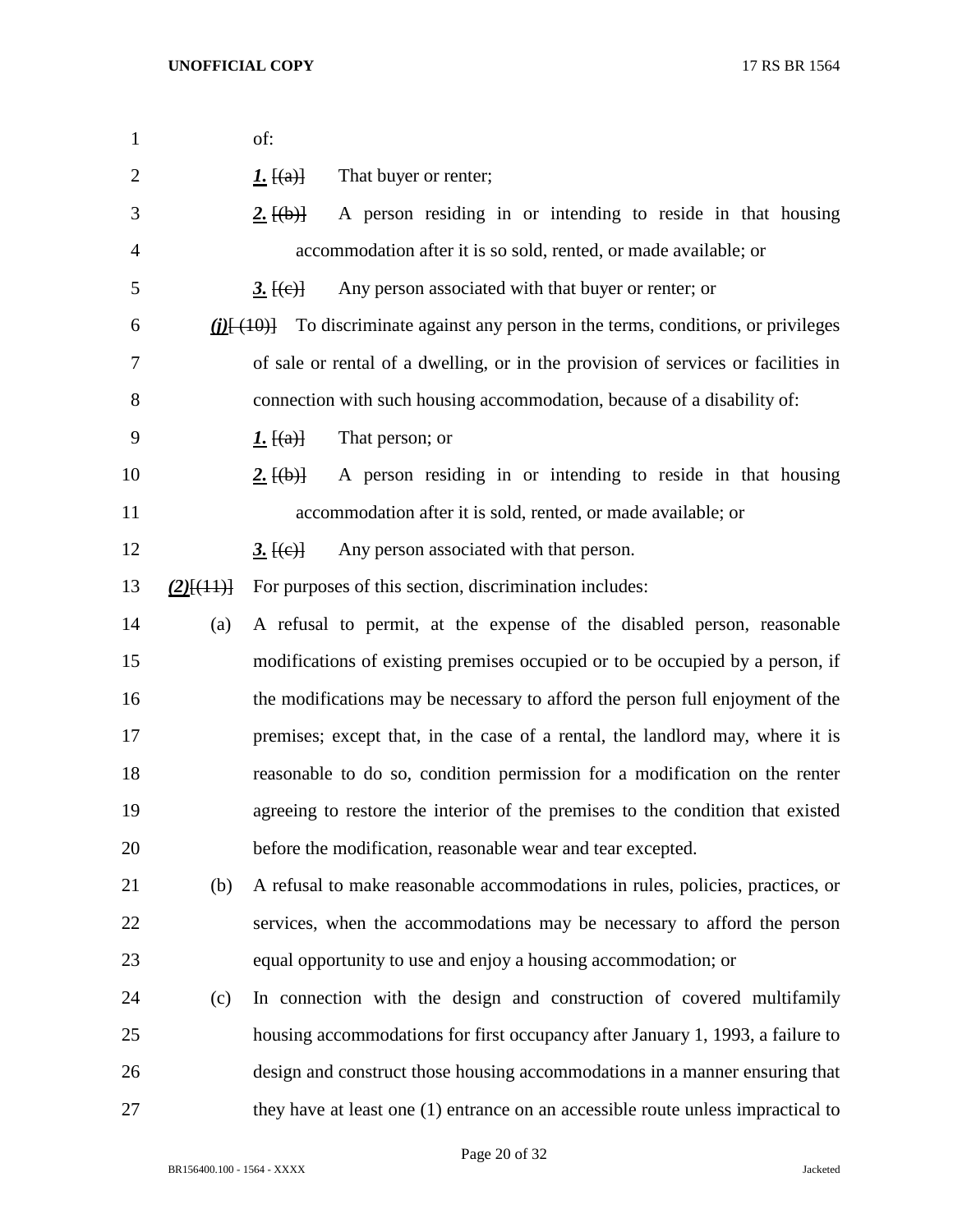| $\overline{2}$ |                                      | accommodations with a building entrance on an accessible route shall comply                   |
|----------------|--------------------------------------|-----------------------------------------------------------------------------------------------|
| 3              |                                      | with the following requirements:                                                              |
| 4              |                                      | 1.<br>public use and common use portions of the housing<br>The                                |
| 5              |                                      | accommodations shall be readily accessible to and usable by disabled                          |
| 6              |                                      | persons;                                                                                      |
| 7              |                                      | All the doors designed to allow passage into and within all premises<br>2.                    |
| 8              |                                      | within the housing accommodations shall be sufficiently wide to allow                         |
| 9              |                                      | passage by disabled persons in wheelchairs; and                                               |
| 10             |                                      | 3.<br>All premises within the housing accommodations shall contain the                        |
| 11             |                                      | following features of adaptive design:                                                        |
| 12             |                                      | An accessible route into and through the housing accommodation;<br>a.                         |
| 13             |                                      | switches, electrical outlets, thermostats,<br>$\mathbf b$ .<br>Light<br>and other             |
| 14             |                                      | environmental controls in accessible locations;                                               |
| 15             |                                      | Reinforcements in bathroom walls to allow later installation of<br>$C_{\bullet}$              |
| 16             |                                      | grab bars; and                                                                                |
| 17             |                                      | d.<br>Usable kitchens and bathrooms so that an individual in a                                |
| 18             |                                      | wheelchair can maneuver about the space.                                                      |
| 19             | $(3)$ $\left[\frac{(12)}{12}\right]$ | Compliance with the appropriate requirements of the American National                         |
| 20             |                                      | Standard for buildings and facilities providing accessibility and usability for               |
| 21             |                                      | physically disabled persons, $\{\text{Gomm only cited as "ANSI A117.1 - 1986",} \}$           |
| 22             |                                      | suffices to satisfy the requirements of subsection $(2)$ [ $(11)$ ] $(c)$ 3. of this section. |
| 23             | $(4)$ [(13)]                         | As used in subsection $(2)$ [(11)] of this section, the term "covered multifamily             |
| 24             |                                      | housing accommodation" means:                                                                 |
| 25             | (a)                                  | Buildings consisting of four $(4)$ or more units if the buildings have one $(1)$ or           |
| 26             |                                      | more elevators; and                                                                           |
|                |                                      |                                                                                               |

do so because of the terrain or unusual characteristics of the site. Housing

(b) Ground floor units in other buildings consisting of two (2) or more units.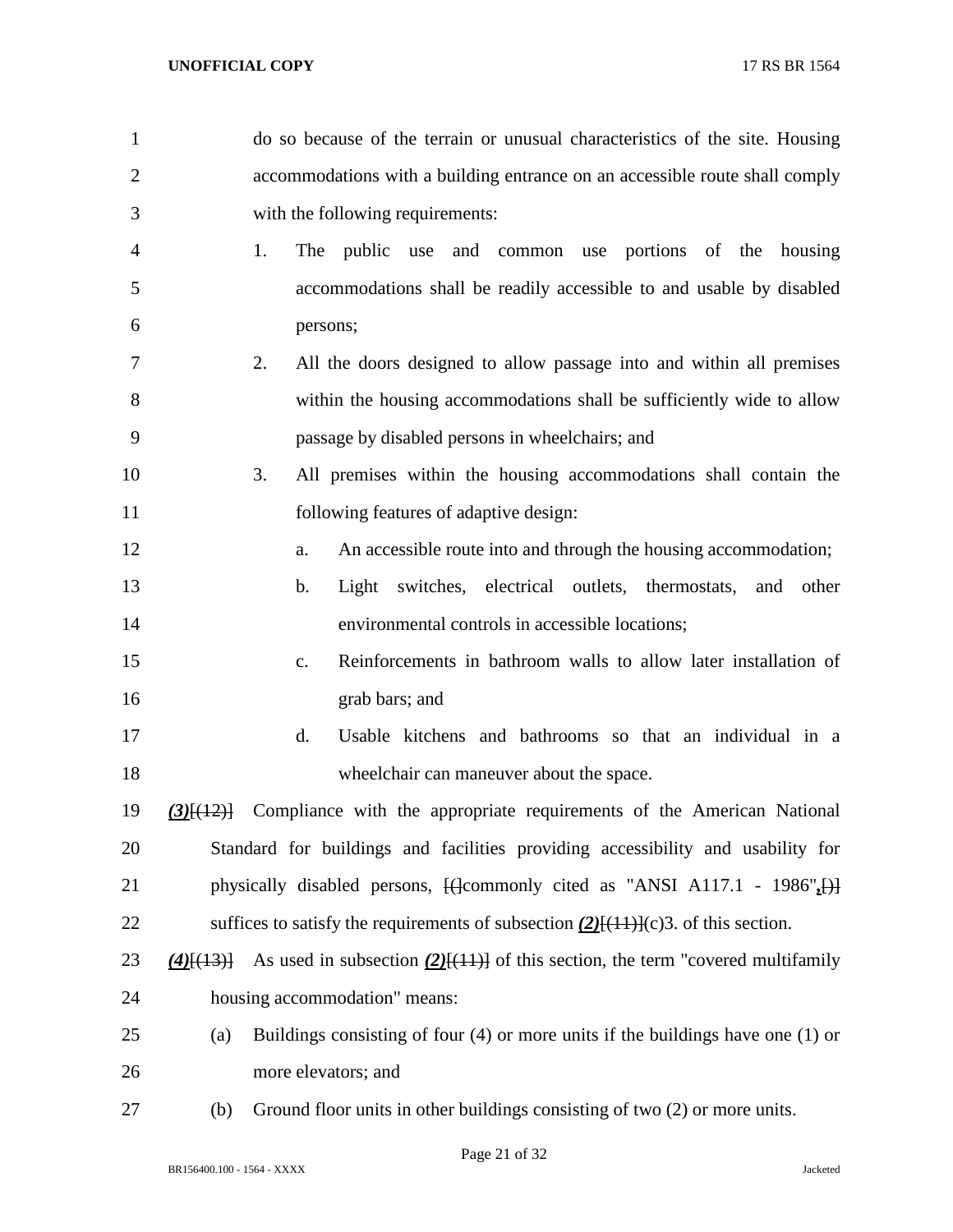*(5)*[(14)] Nothing in this section requires that a housing accommodation be made available to an individual whose tenancy would constitute a direct threat to the health or safety of other individuals or whose tenancy would result in substantial physical damage to the property of others. Section 19. KRS 344.367 is amended to read as follows:

 It is an unlawful practice for a person in the business of insuring against hazards to refuse to enter into, or discriminate in the terms, conditions, or privileges of, a contract of insurance against hazards to a housing accommodation because of the race, color, 9 religion, national origin, familial status, disability,  $\frac{1}{1}$  or and *sexual orientation, or gender identity* of persons owning<del>[,]</del> or residing in or near the housing accommodation.

11 Section 20. KRS 344.370 is amended to read as follows:

 It is an unlawful practice for a financial institution or for any person or other entity whose business includes engaging in real estate-related transactions:

- 14 (1) To discriminate against an individual because of the race, color, religion,  $\left\{\n\begin{array}{c}\n\text{or}\n\end{array}\n\right\}$  national origin, familial status, disability, sex, *sexual orientation, gender identity,* or age of the individual or the present or prospective owner, tenant, or occupant of the real property or of a member, stockholder, director, officer, employee, or representative of any of these, in the granting, withholding, extending, modifying, or renewing the rates, terms, conditions, privileges, or other provisions of financial assistance or in the extension of services in connection therewith;
- (2) To use a form of application for financial assistance or to make or keep a record or inquiry in connection with applications for financial assistance which indicate, directly or indirectly, a limitation, specification, or discrimination as to race, color, religion, *national origin,* familial status, disability, *sex, sexual orientation,* or *gender identity,*[national origin] or an intent to make such a limitation, specification, or discrimination; *or*
- (3) To discriminate by refusing to give full recognition, because of sex, to the income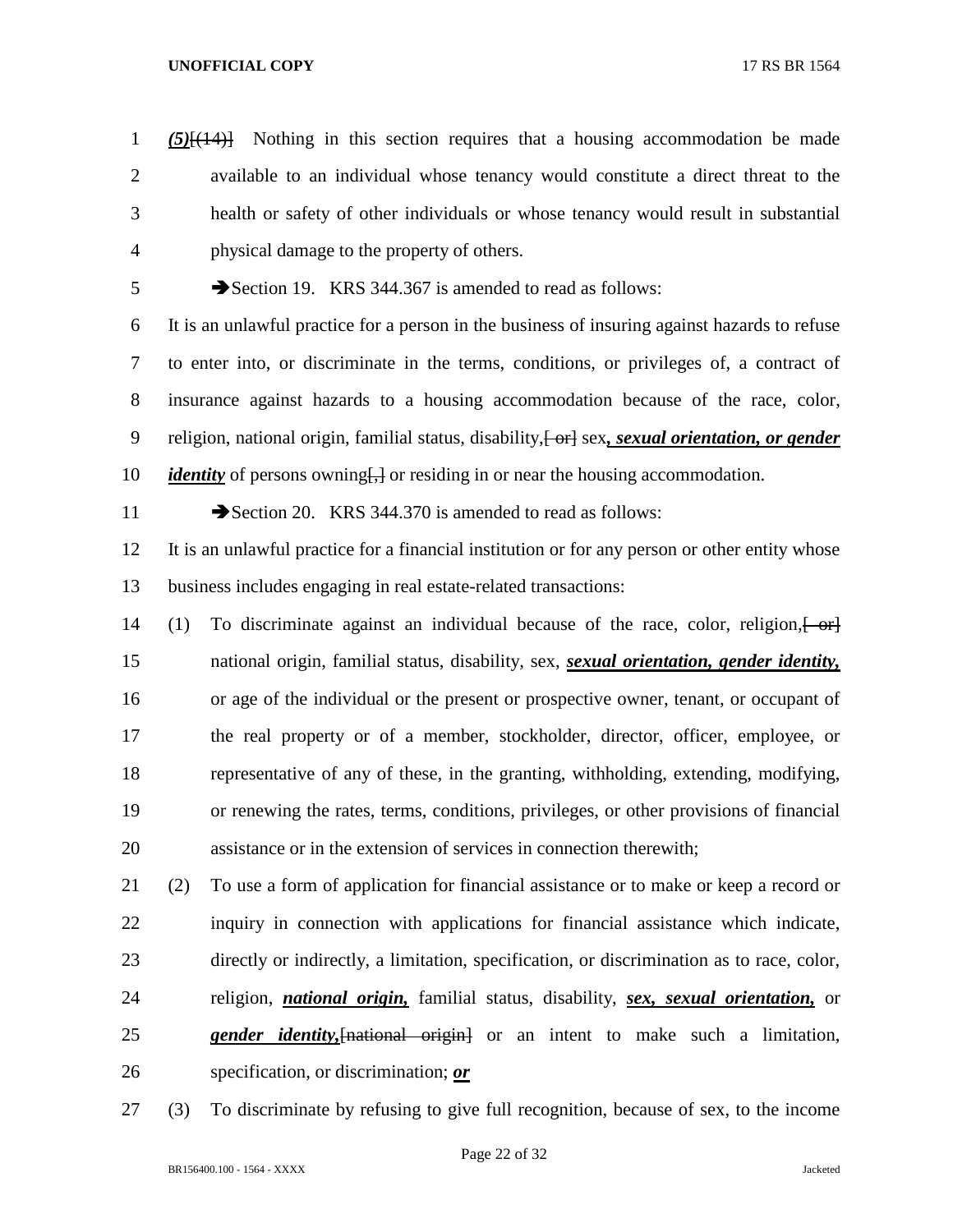| $\mathbf{1}$ |     | of each spouse or the total income and expenses of both spouses where both                   |
|--------------|-----|----------------------------------------------------------------------------------------------|
| 2            |     | spouses become or are prepared to become joint or several obligors in real estate            |
| 3            |     | transactions <del>[; or</del>                                                                |
| 4            | (4) | As used in this section, the term "real estate-related transaction" means any of the         |
| 5            |     | following:                                                                                   |
| 6            |     | (a) The making or purchasing of loans or providing other financial assistance;               |
| 7            |     | 1. For purchasing, constructing, improving, repairing, or maintaining a                      |
| 8            |     | housing accommodation; or                                                                    |
| 9            |     | 2. Secured by real estate.                                                                   |
| 10           |     | (b) The selling, brokering, or appraising of real property except that a person              |
| 11           |     | engaged in the business of furnishing appraisals of real property may take into              |
| 12           |     | consideration factors other than race, color, religion, national origin, sex,                |
| 13           |     | disability, or familial status].                                                             |
| 14           |     | Section 21. KRS 344.380 is amended to read as follows:                                       |
| 15           |     | It is an unlawful practice for a real estate operator, a real estate broker, a real estate   |
| 16           |     | salesman, a financial institution, an employee of any of these, or any other person, for the |
| 17           |     | purpose of inducing a real estate transaction from which a person may benefit financially:   |
| 18           | (1) | To represent that a change has occurred or will or may occur in the composition              |
| 19           |     | with respect to race, color, religion, sex, sexual orientation, gender identity,             |
| 20           |     | disability, familial status, or national origin of the owners or occupants in the block,     |
| 21           |     | neighborhood, or area in which the real property is located;                                 |
| 22           | (2) | To represent that this change will or may result in the lowering of property values,         |
| 23           |     | an increase in criminal or antisocial behavior, or a decline in the quality of schools       |
| 24           |     | in the block, neighborhood, or area in which the real property is located; or                |
| 25           | (3) | To induce or attempt to induce any person to sell or rent any dwelling by                    |
| 26           |     | representations regarding the entry or prospective entry into the neighborhood of a          |
| 27           |     | person or persons of a particular race, color, religion, sex, <i>sexual orientation</i> ,    |

Page 23 of 32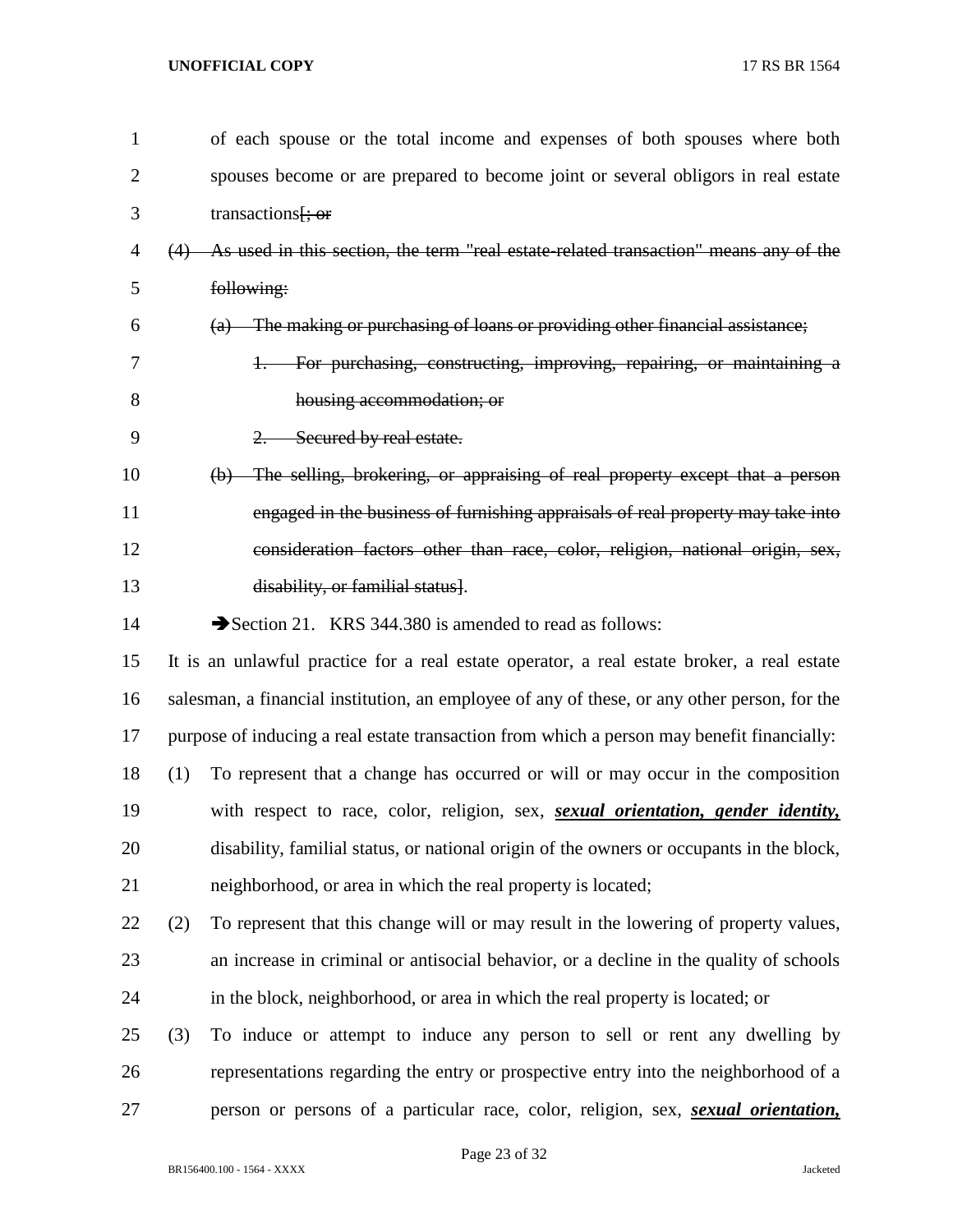| $\mathbf{1}$ |     | <b>gender identity</b> , disability, familial status, or national origin.                                     |
|--------------|-----|---------------------------------------------------------------------------------------------------------------|
| 2            |     | Section 22. KRS 344.400 is amended to read as follows:                                                        |
| 3            | (1) | It shall be an unlawful practice for any person, whether acting for himself or                                |
| 4            |     | another, in connection with any credit transaction because of race, color, religion,                          |
| 5            |     | national origin <sub>it</sub> or sex, sexual orientation, or gender identity to:                              |
| 6            |     | (a)<br>Deny credit to any person;                                                                             |
| 7            |     | Increase the charges or fees for or collateral required to secure any credit<br>(b)                           |
| 8            |     | extended to any person;                                                                                       |
| 9            |     | Restrict the amount or use of credit extended or impose different terms or<br>(c)                             |
| 10           |     | conditions with respect to the credit extended to any person or any item or                                   |
| 11           |     | service related thereto; or                                                                                   |
| 12           |     | Attempt to do any of the unlawful practices defined in this section.<br>(d)                                   |
| 13           | (2) | The provisions of this section shall not prohibit any party to a credit transaction                           |
| 14           |     | from considering the credit history of any individual applicant.                                              |
| 15           | (3) | The provisions of this section shall not prohibit any party to a credit transaction                           |
| 16           |     | from considering the application of Kentucky law on dower $and$ , curtesy or,                                 |
| 17           |     | descent and distribution to the particular case or from taking reasonable action                              |
| 18           |     | thereon.                                                                                                      |
| 19           |     | Section 23. KRS 344.680 is amended to read as follows:                                                        |
| 20           |     | It shall be unlawful to deny any person access to, or membership or participation in, any                     |
| 21           |     | multiple listing service, real estate brokers' organization, or other service, organization, or               |
| 22           |     | facility relating to the business of selling or renting housing accommodations, or to                         |
| 23           |     | discriminate against a person in the terms or conditions of access, membership, or                            |
| 24           |     | participation, on account of race, color, religion, sex, <i>sexual orientation</i> , <i>gender identity</i> , |
| 25           |     | disability, familial status, or national origin.                                                              |
| 26           |     | Section 24. KRS 18A.095 is amended to read as follows:                                                        |

(1) A classified employee with status shall not be dismissed, demoted, suspended, or

Page 24 of 32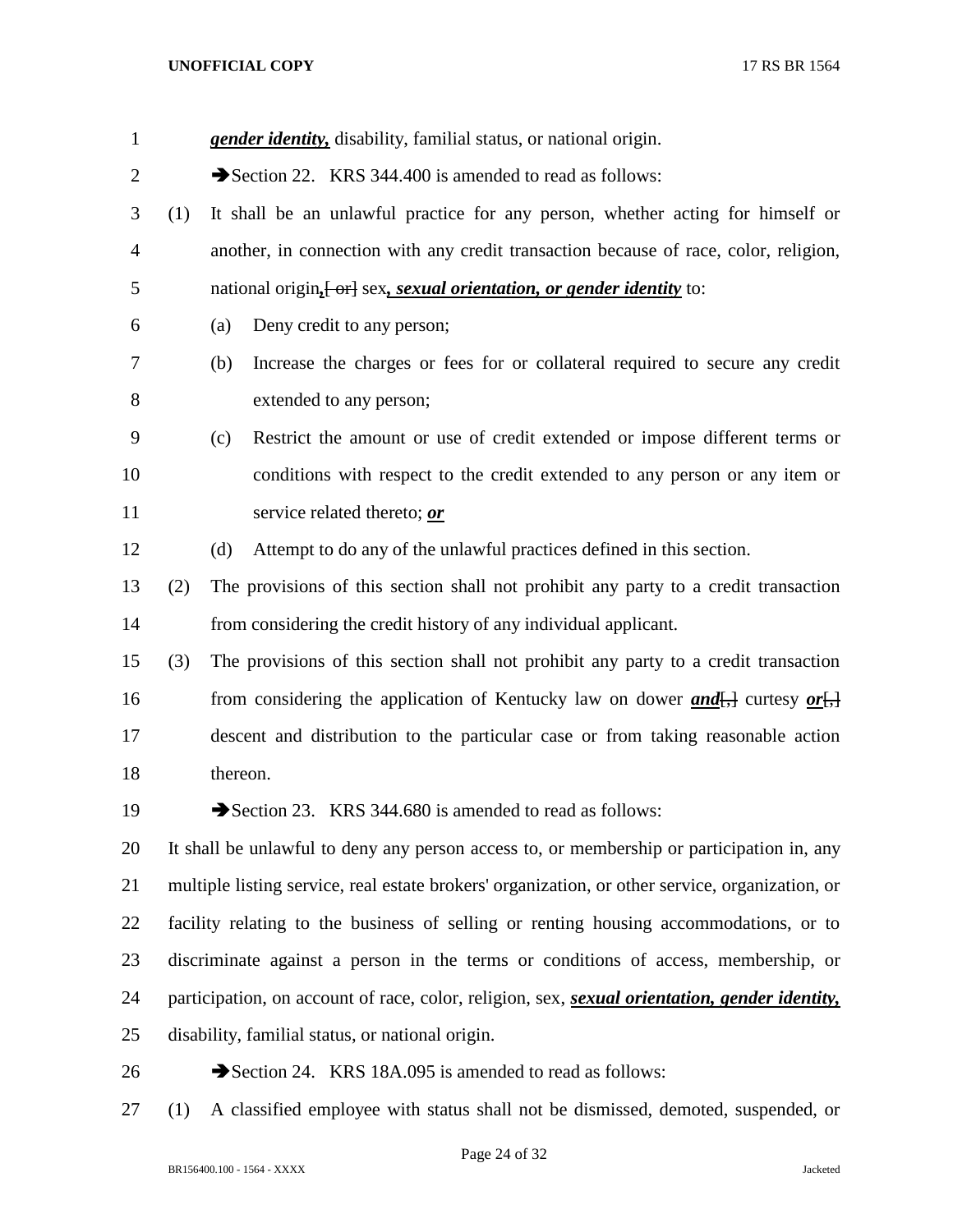| $\mathbf{1}$   |     | otherwise penalized except for cause.                                                  |  |
|----------------|-----|----------------------------------------------------------------------------------------|--|
| $\overline{2}$ | (2) | Prior to dismissal, a classified employee with status shall be notified in writing of  |  |
| 3              |     | the intent to dismiss him. The notice shall also state:                                |  |
| $\overline{4}$ |     | The specific reasons for dismissal including:<br>(a)                                   |  |
| 5              |     | The statutory or regulatory violation;<br>1.                                           |  |
| 6              |     | The specific action or activity on which the intent to dismiss is based;<br>2.         |  |
| 7              |     | 3.<br>The date, time, and place of such action or activity; and                        |  |
| 8              |     | 4.<br>The name of the parties involved;                                                |  |
| 9              |     | That the employee has the right to appear personally, or with counsel if he has<br>(b) |  |
| 10             |     | retained counsel, to reply to the head of the cabinet or agency or his designee;       |  |
| 11             |     | and                                                                                    |  |
| 12             |     | Whether the employee is placed on administrative leave by the appointing<br>(c)        |  |
| 13             |     | authority with pay upon receiving the intent to dismiss letter prior to the            |  |
| 14             |     | agency's final action.                                                                 |  |
| 15             | (3) | The Personnel Cabinet shall prescribe and distribute a form to be completed and        |  |
| 16             |     | forwarded by an employee who wishes to appear before the head of the cabinet or        |  |
| 17             |     | agency or his designee, to each appointing authority. The form shall be attached to    |  |
| 18             |     | every notice of intent to dismiss and shall contain written instructions explaining:   |  |
| 19             |     | The right granted an employee under the provisions of this section relating to<br>(a)  |  |
| 20             |     | pretermination hearings; and                                                           |  |
| 21             |     | The time limits and procedures to be followed by all parties in pretermination<br>(b)  |  |
| 22             |     | hearings.                                                                              |  |
| 23             | (4) | No later than five (5) working days after receipt of the notice of intent to dismiss,  |  |
| 24             |     | excluding the day he receives the notice, the employee may request to appear,          |  |
| 25             |     | personally or with counsel if he has retained counsel, to reply to the head of the     |  |
| 26             |     | cabinet or agency or his designee.                                                     |  |
| 27             | (5) | Unless waived by the employee, the appearance shall be scheduled within six (6)        |  |

Page 25 of 32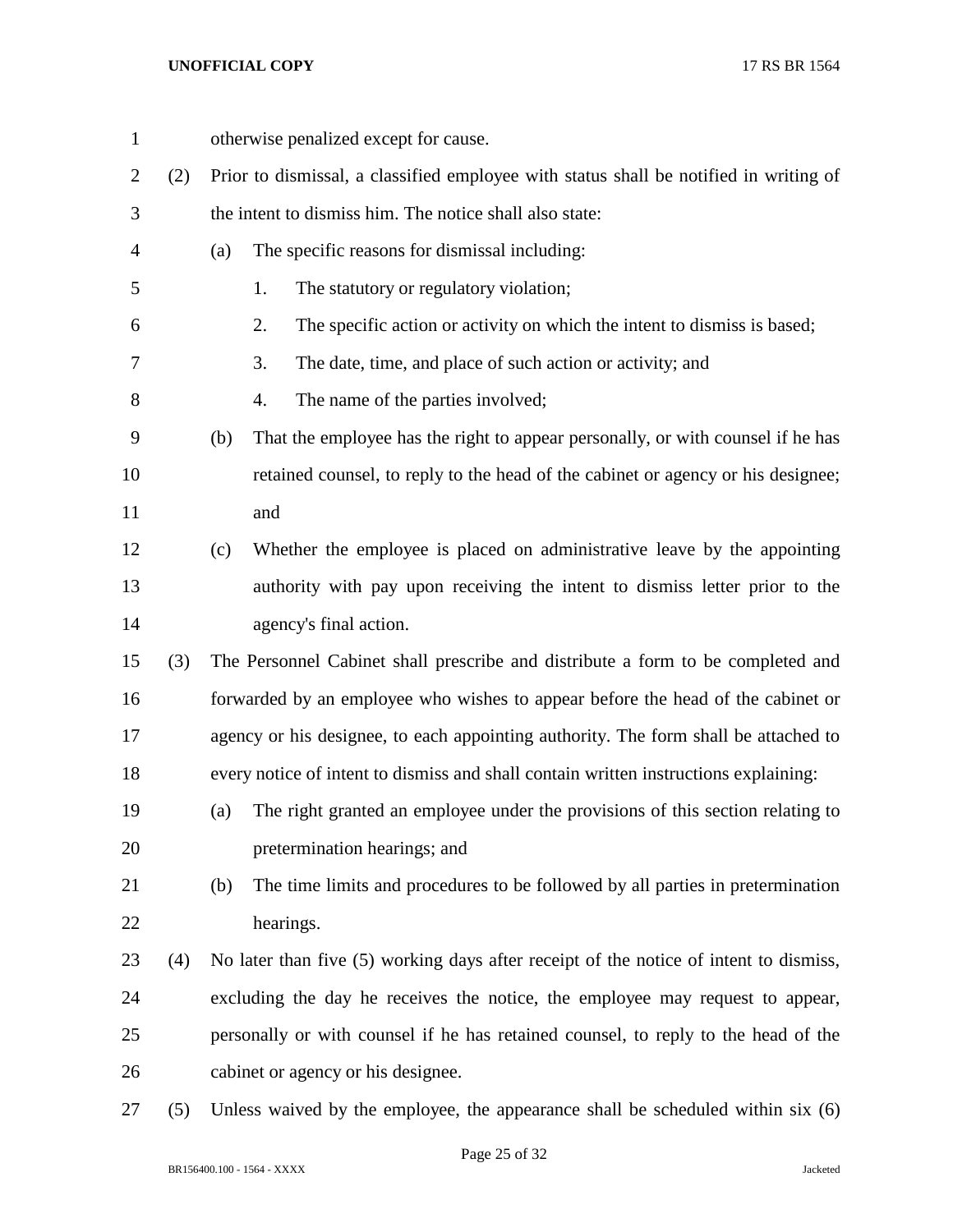| $\mathbf{1}$   |     |     | working days after receipt of an employee's request to appear before the head of the |
|----------------|-----|-----|--------------------------------------------------------------------------------------|
| $\overline{2}$ |     |     | cabinet or agency or his designee, excluding the day his request is received.        |
| 3              | (6) |     | No later than five (5) working days after the employee appears before the head of    |
| 4              |     |     | the cabinet or agency or his designee, excluding the day of the appearance, the      |
| 5              |     |     | cabinet head or agency or his designee shall:                                        |
| 6              |     | (a) | Determine whether to dismiss the employee or to alter, modify, or rescind the        |
| 7              |     |     | intent to dismiss; and                                                               |
| 8              |     | (b) | Notify the employee in writing of the decision.                                      |
| 9              | (7) |     | If the cabinet or agency head or his designee determines that the employee shall be  |
| 10             |     |     | dismissed or otherwise penalized, the employee shall be notified in writing of:      |
| 11             |     | (a) | The effective date of his dismissal or other penalization;                           |
| 12             |     | (b) | The specific reason for this action, including:                                      |
| 13             |     |     | The statutory or regulatory violation;<br>1.                                         |
| 14             |     |     | 2.<br>The specific action or activity on which the dismissal or other                |
| 15             |     |     | penalization is based;                                                               |
| 16             |     |     | The date, time, and place of the action or activity; and<br>3.                       |
| 17             |     |     | The name of the parties involved; and<br>4.                                          |
| 18             |     | (c) | That he may appeal the dismissal or other penalization to the board within           |
| 19             |     |     | sixty (60) days after receipt of this notification, excluding the day he receives    |
| 20             |     |     | notice.                                                                              |
| 21             | (8) |     | A classified employee with status who is demoted, suspended, or otherwise            |
| 22             |     |     | penalized shall be notified in writing of:                                           |
| 23             |     | (a) | The demotion, suspension, or other penalization;                                     |
| 24             |     | (b) | The effective date of the demotion, suspension, or other penalization;               |
| 25             |     | (c) | The specific reason for the action including:                                        |
| 26             |     |     | The statutory or regulatory violation;<br>1.                                         |
| 27             |     |     | 2.<br>The specific action or activity on which the demotion, suspension, or          |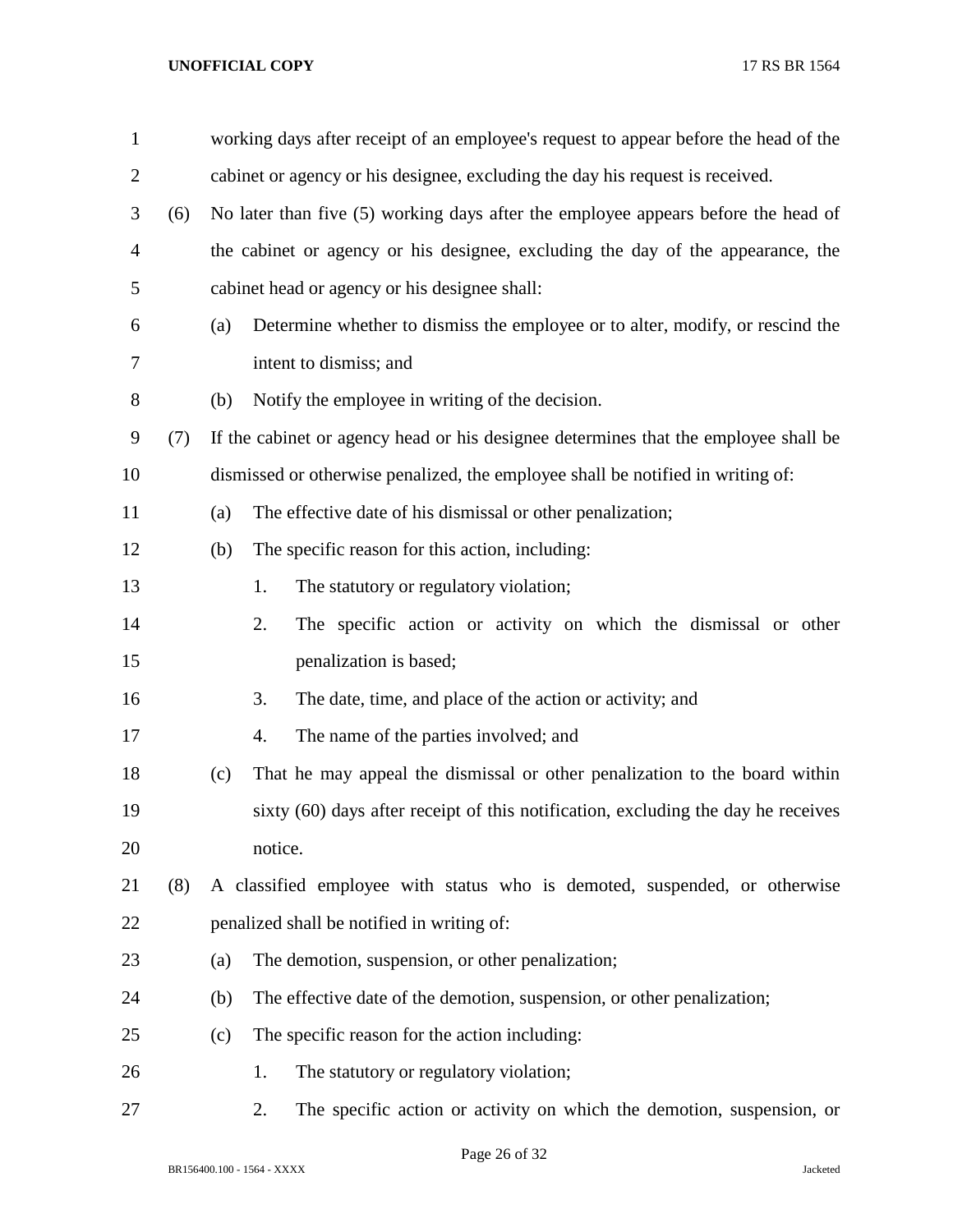| $\mathbf{1}$   |            |     | other penalization is based;                                                            |
|----------------|------------|-----|-----------------------------------------------------------------------------------------|
| $\overline{2}$ |            |     | The date, time, and place of the action or activity; and<br>3.                          |
| 3              |            |     | The name of the parties involved; and<br>4.                                             |
| 4              |            | (d) | That he or she has the right to appeal to the board within sixty (60) days,             |
| 5              |            |     | excluding the day that he or she received notification of the personnel action.         |
| 6              | (9)        |     | Any unclassified employee who is dismissed, demoted, suspended, or otherwise            |
| 7              |            |     | penalized for cause may, within thirty (30) days after the dismissal, demotion,         |
| $8\,$          |            |     | suspension, or other form of penalization, appeal to the board for review thereof.      |
| 9              | $(10)$ (a) |     | An employee whose position is reallocated shall be notified in writing by the           |
| 10             |            |     | appointing authority of:                                                                |
| 11             |            |     | The reallocation; and<br>1.                                                             |
| 12             |            |     | His right to request reconsideration by the secretary within ten $(10)$<br>2.           |
| 13             |            |     | working days of receipt of the notice, excluding the day he receives                    |
| 14             |            |     | notification.                                                                           |
| 15             |            | (b) | He shall be provided with a form prescribed by the secretary on which to                |
| 16             |            |     | request reconsideration.                                                                |
| 17             |            | (c) | The employee shall file a written request for reconsideration of the                    |
| 18             |            |     | reallocation of his position with the secretary in a manner and form prescribed         |
| 19             |            |     | by the secretary and shall be given a reasonable opportunity to be heard                |
| 20             |            |     | thereon by the secretary. The secretary shall make a determination within sixty         |
| 21             |            |     | (60) days after the request has been filed by an employee. After                        |
| 22             |            |     | reconsideration of the request by the secretary, the employee may appeal to the         |
| 23             |            |     | board.                                                                                  |
| 24             |            |     | (11) Any state employee, applicant for employment, or eligible on a register may appeal |
| 25             |            |     | to the board on the grounds that his right to inspect or copy records, including        |
| 26             |            |     | preliminary and other supporting documentation, relating to him has been denied,        |
| 27             |            |     | abridged, or impeded by a public agency. The board shall conduct a hearing to           |

Page 27 of 32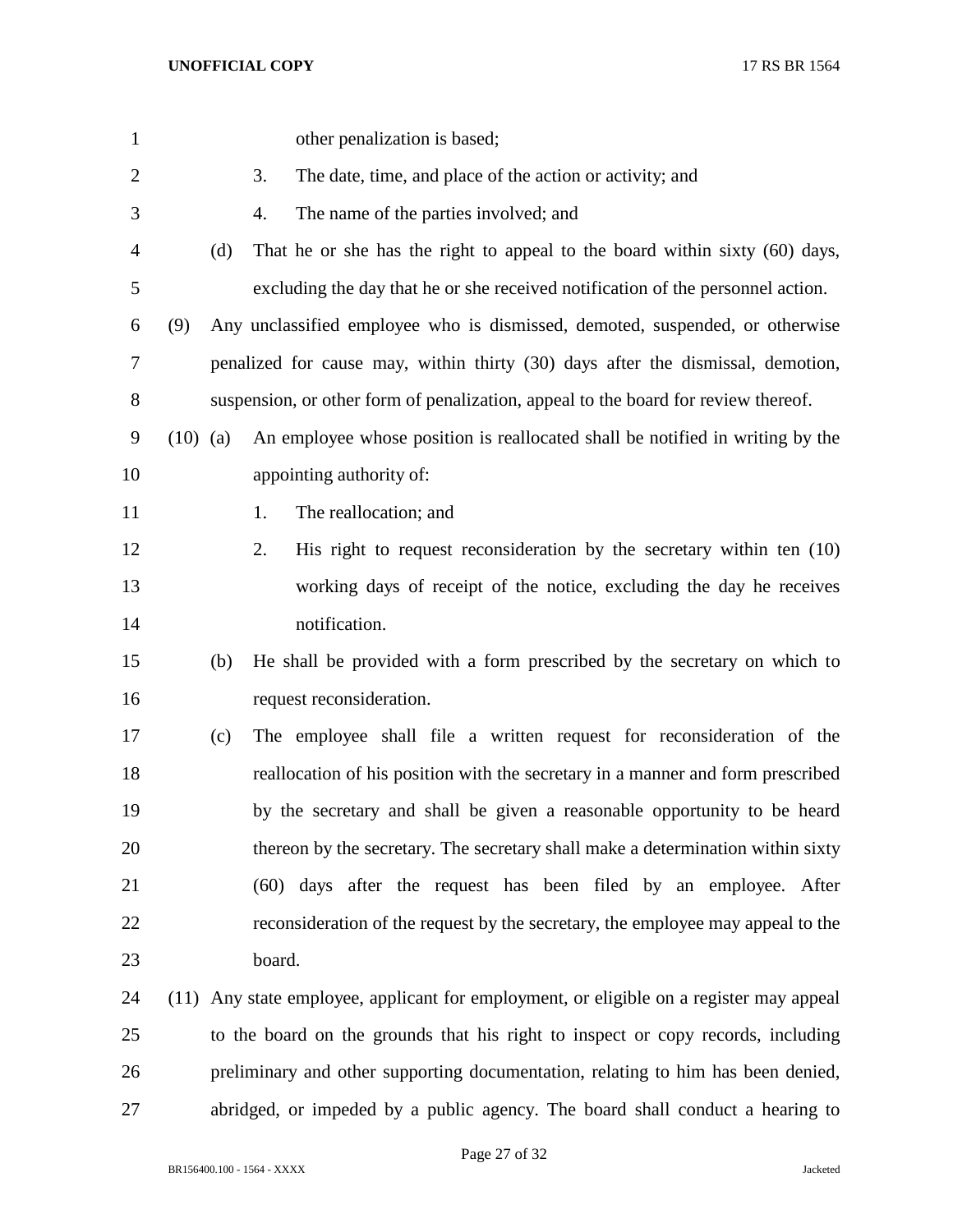determine whether the records related to the employee, applicant, or eligible, and whether his right to inspect or copy these records was denied, abridged, or impeded. If the board determines that the records related to the employee and that the right to inspect or copy these records has been denied, abridged, or impeded, the board shall order the public agency to make them available for inspection and copying and shall charge the cost of the hearing to the public agency. A state employee, an applicant for employment, and an eligible on a register shall not have the right to inspect or to copy any examination materials.

 (12) Any classified employee may appeal to the board an action alleged to be based on discrimination due to race, color, religion, national origin, sex, disability, or age forty (40) and above. Nothing in this section shall be construed to preclude any classified or unclassified employee from filing with the Kentucky Commission on Human Rights a complaint alleging discrimination on the basis of race, color, religion, national origin, sex, *sexual orientation, gender identity,* disability, or age in accordance with KRS Chapter 344.

 (13) When an eligible's name is removed from a register, the secretary shall notify the eligible of his action and the reasons therefor, together with his right of appeal. An eligible's name shall be restored to the register upon presentation of reasons satisfactory to the secretary or in accordance with the decision of the board.

 (14) (a) Any employee, applicant for employment, or eligible on a register, who believes that he has been discriminated against, may appeal to the board.

 (b) Any applicant whose application for admission to an open-competitive examination has been rejected shall be notified of this rejection and the reasons therefor and may appeal to the board for reconsideration of his qualifications and for admission to the examination. Applicants may be conditionally admitted to an examination by the secretary pending reconsideration by the board.

Page 28 of 32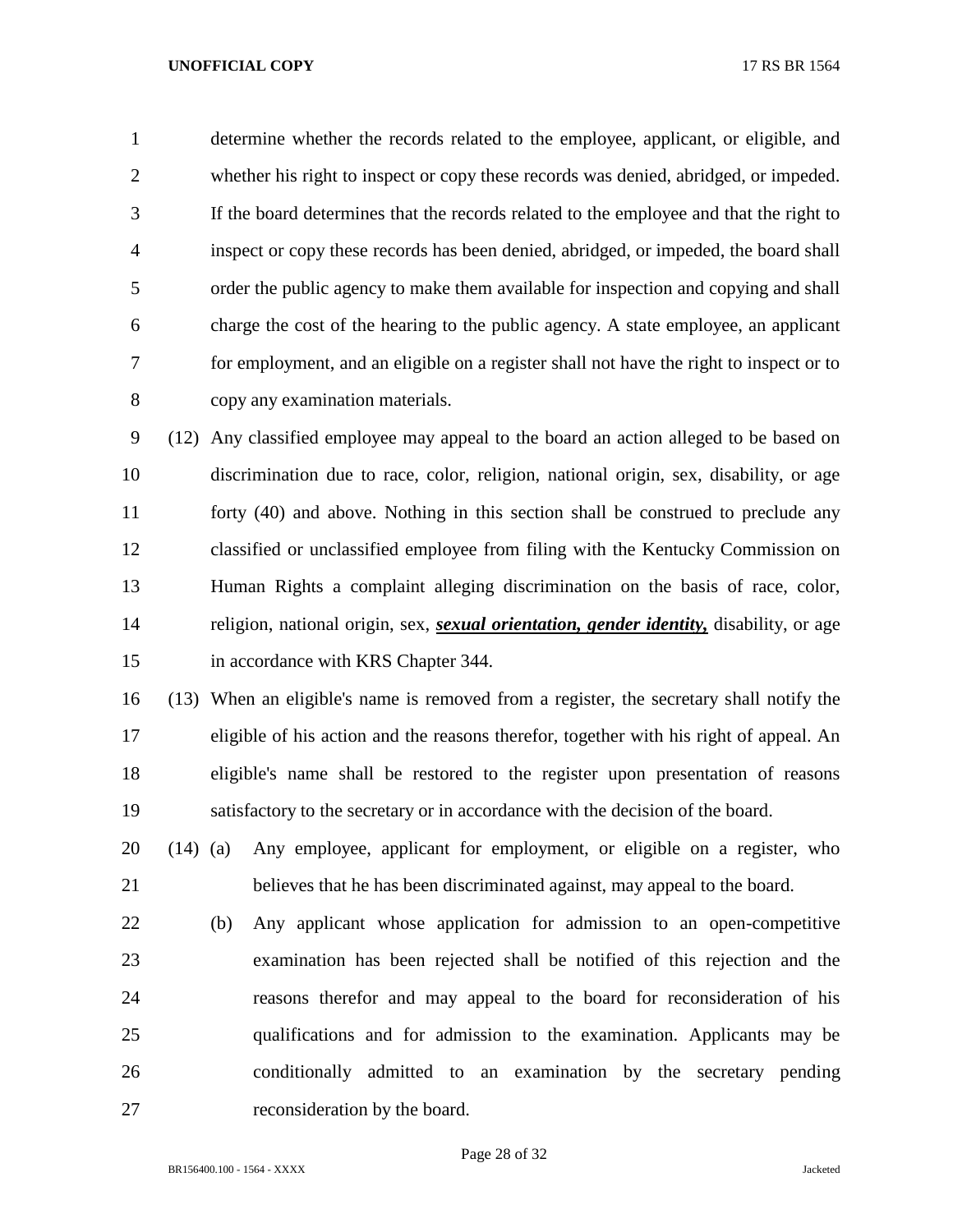- (c) Any applicant who has taken an examination may appeal to the board for a review of his rating in any part of the examination to assure that uniform rating procedures have been applied equally and fairly.
- (d) An appeal to the board by applicants or eligibles under subsections (11) and (13) of this section and under this subsection shall be filed in writing with the executive director not later than thirty (30) calendar days after the notification of the action in question was mailed.
- (15) An evaluation may be appealed to the board if an employee has complied with the review procedure established in KRS 18A.110(7)(j).
- (16) (a) Appeals to the board shall be in writing on an appeal form prescribed by the board. Appeal forms shall be available at the employee's place of work. The Personnel Cabinet shall be responsible for the distribution of these forms.
- (b) The appeal form shall be attached to any notice, or copy of any notice, of dismissal, demotion, suspension, fine, involuntary transfer, or other penalization, reallocation, or notice of any other action an employee may appeal under the provisions of this section. The appeal form shall instruct the employee to state whether he is a classified or unclassified employee, his full name, his appointing authority, work station address and telephone number, and, if he has retained counsel at the time he files an appeal, the name, address, and telephone number of his attorney.
- (c) The form shall also instruct a classified employee to state the action he is appealing in a short, plain, concise statement of the facts. The form shall instruct an unclassified employee to make a short, plain, concise statement of the reason for the appeal and the cause given for his dismissal.
- (d) Upon receipt of the appeal by the board, the appointing authority and the Personnel Cabinet shall be notified and the board shall schedule a hearing.
- (17) All administrative hearings conducted by the board shall be conducted in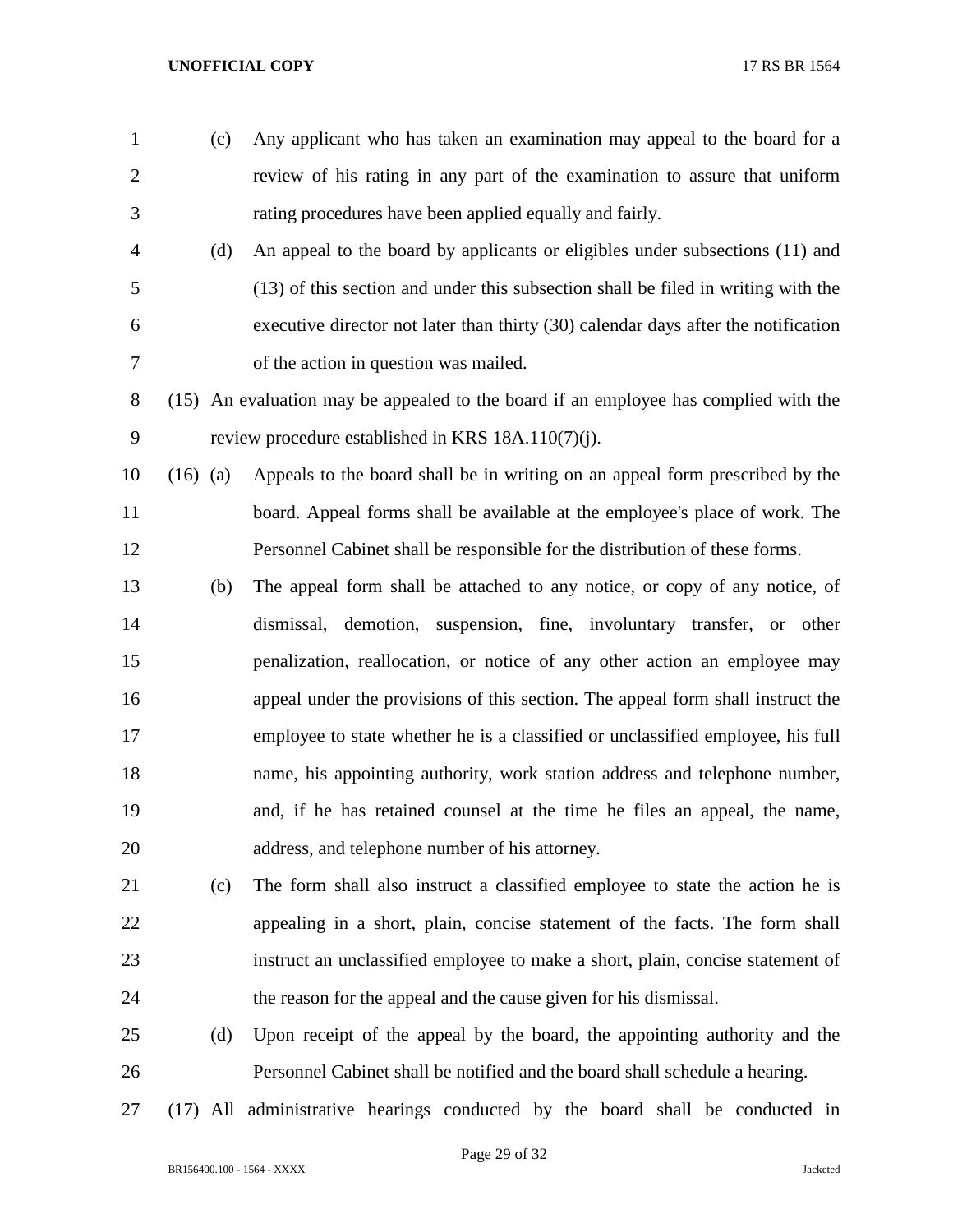- accordance with KRS Chapter 13B.
- (18) (a) The board may deny a hearing to an employee who has failed to file an appeal within the time prescribed by this section; and to an unclassified employee who has failed to state the reasons for the appeal and the cause for which he has been dismissed. The board may deny any appeal after a preliminary hearing if it lacks jurisdiction to grant relief. The board shall notify the employee of its denial in writing and shall inform the employee of his right to appeal the denial under the provisions of KRS 18A.100.
- (b) Any investigation by the board of any matter related to an appeal filed by an employee shall be conducted only upon notice to the employee, the employee's counsel, and the appointing authority. All parties to the appeal shall have access to information produced by the investigations and the information shall be presented at the hearing.

 (19) Each appeal shall be decided individually, unless otherwise agreed by the parties and the board. The board shall not:

- (a) Employ class action procedures; or
- (b) Conduct test representative cases.

 (20) Board members shall abstain from public comment about a pending or impending proceeding before the board. This shall not prohibit board members from making public statements in the course of their official duties or from explaining for public information the procedures of the board.

- (21) An appeal to the board may be heard by the full board or one (1) or more of the following: Its executive director, its general counsel, any nonelected member of the board, or any hearing officer secured by the board pursuant to KRS 13B.030.
- (22) (a) If the board finds that the action complained of was taken by the appointing authority in violation of laws prohibiting favor for, or discrimination against, or bias with respect to, his political or religious opinions or affiliations or

Page 30 of 32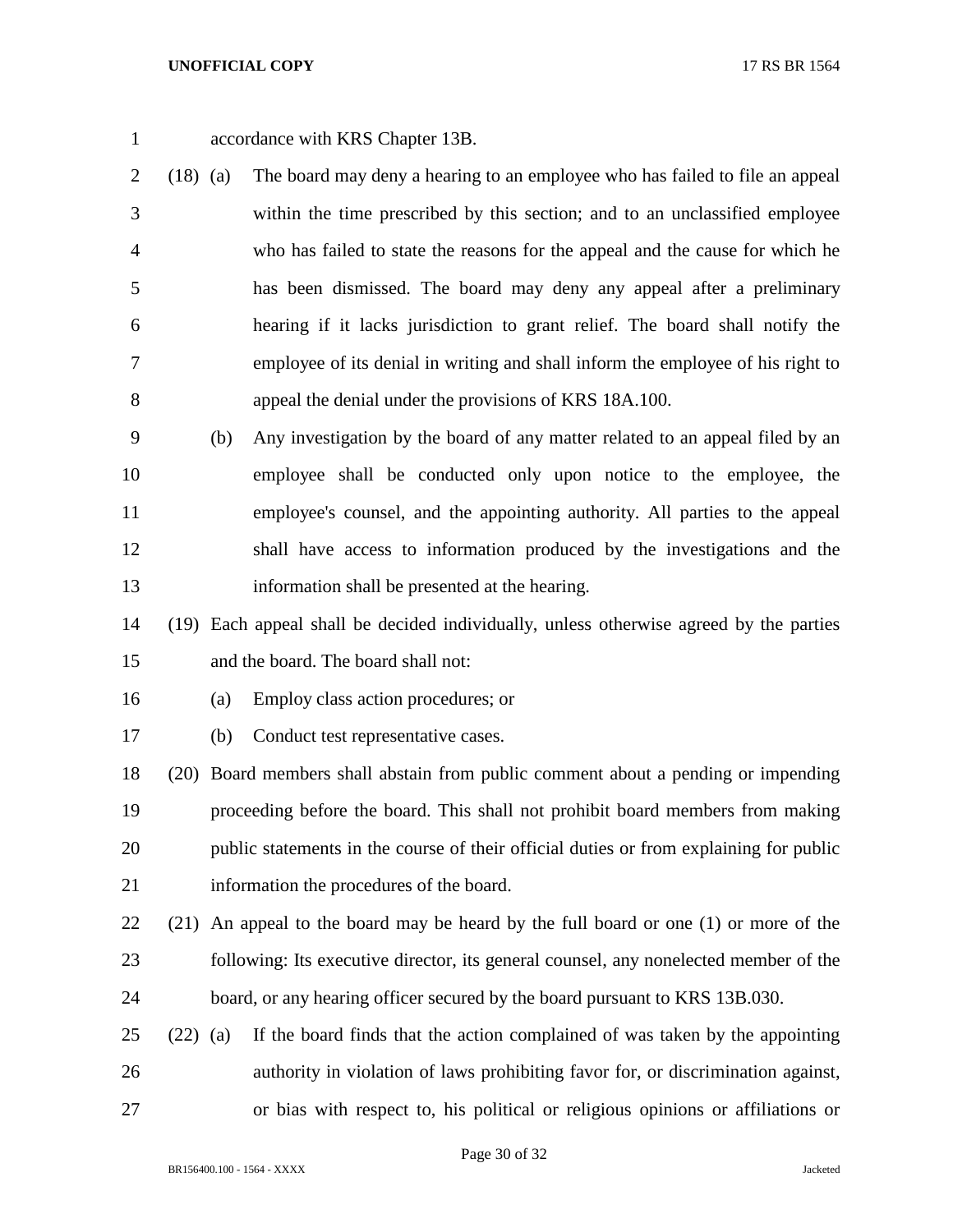ethnic origin, or in violation of laws prohibiting discrimination because of such individual's sex or age or disability, the appointing authority shall immediately reinstate the employee to his former position or a position of like status and pay, without loss of pay for the period of his penalization, or otherwise make the employee whole unless the order is stayed by the board or the court on appeal.

- (b) If the board finds that the action complained of was taken without just cause, the board shall order the immediate reinstatement of the employee to his former position or a position of like status and pay, without loss of pay for the period of his penalization, or otherwise make the employee whole unless the order is stayed by the board or the court on appeal.
- (c) If the board finds that the action taken by the appointing authority was excessive or erroneous in view of all the surrounding circumstances, the board shall direct the appointing authority to alter, modify, or rescind the disciplinary action.
- (d) In all other cases, the board shall direct the appointing authority to rescind the action taken or otherwise grant specific relief or dismiss the appeal.

 (23) If a final order of the board is appealed, a court shall award reasonable attorney fees to an employee who prevails by a final adjudication on the merits as provided by KRS 453.260. This award shall not include attorney fees attributable to the hearing before the board.

# (24) When any employee is dismissed and not ordered reinstated after the appeal, the board in its discretion may direct that his name be placed on an appropriate reemployment list for employment in any similar position other than the one from which he had been removed.

 (25) After a final decision has been rendered by the board or court, an employee who prevails in his appeal shall be credited with the amount of leave time used for time